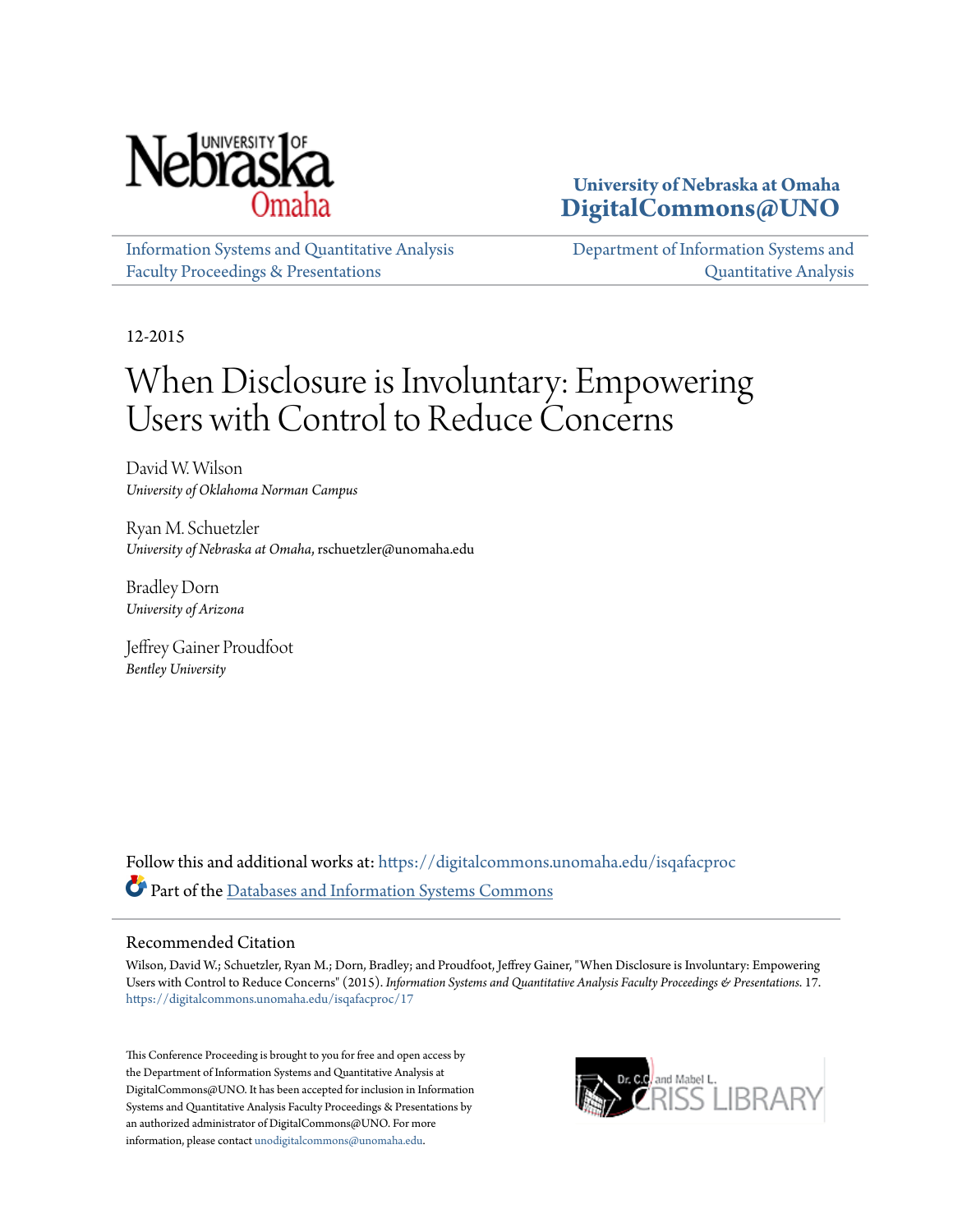# **When Disclosure is Involuntary: Empowering Users with Control to Reduce Concerns**

*Completed Research Paper*

davidwilsonphd@gmail.com ryan@schuetzler.net

University of Arizona Bentley University bdorn@email.arizona.edu iproudfoot@bentley.edu

# **David W. Wilson Ryan M. Schuetzler**

University of Oklahoma University of Nebraska at Omaha Norman, Oklahoma **Omaha, Nebraska** 

## **Bradley Dorn Jeffrey G. Proudfoot**

Tucson, Arizona Waltham, Massachusetts

# **Joseph S. Valacich**

University of Arizona Tucson, Arizona jsvalacich@cmi.arizona.edu

# **Abstract**

*Modern organizations must carefully balance the practice of gathering large amounts of valuable data from individuals with the associated ethical considerations and potential negative public image inherent in breaches of privacy. As it becomes increasingly commonplace for many types of information to be collected without individuals' knowledge or consent, managers and researchers alike can benefit from understanding how individuals react to such involuntary disclosures and how these reactions can impact evaluations of the data-collecting organizations. This research develops and empirically tests a theoretical model that shows how empowering individuals with a sense of control over their personal information can help mitigate privacy concerns following an invasion of privacy. Using a controlled experiment with 94 participants, we show that increasing control can reduce privacy concerns and significantly influence individuals' attitudes toward the organization that has committed a privacy invasion. We discuss theoretical and practical implications of our work.*

**Keywords:** privacy, involuntary disclosure, perceived control

# **Introduction**

In December 2009, following a steady stream of high-profile privacy incidents from large companies (e.g., Yahoo, Verizon, and Sprint), Google CEO Eric Schmidt was asked a pointed question regarding Google's expansive data collection practices. Echoing the opinions of a large number of Americans, a reporter suggested that Google was collecting and storing private information that many people only shared with their most trusted friends. Rather than reassuring the reporter—and the listening audience—that Google's practices were safe, beneficial, or otherwise justified, Schmidt responded that "if you have something that you don't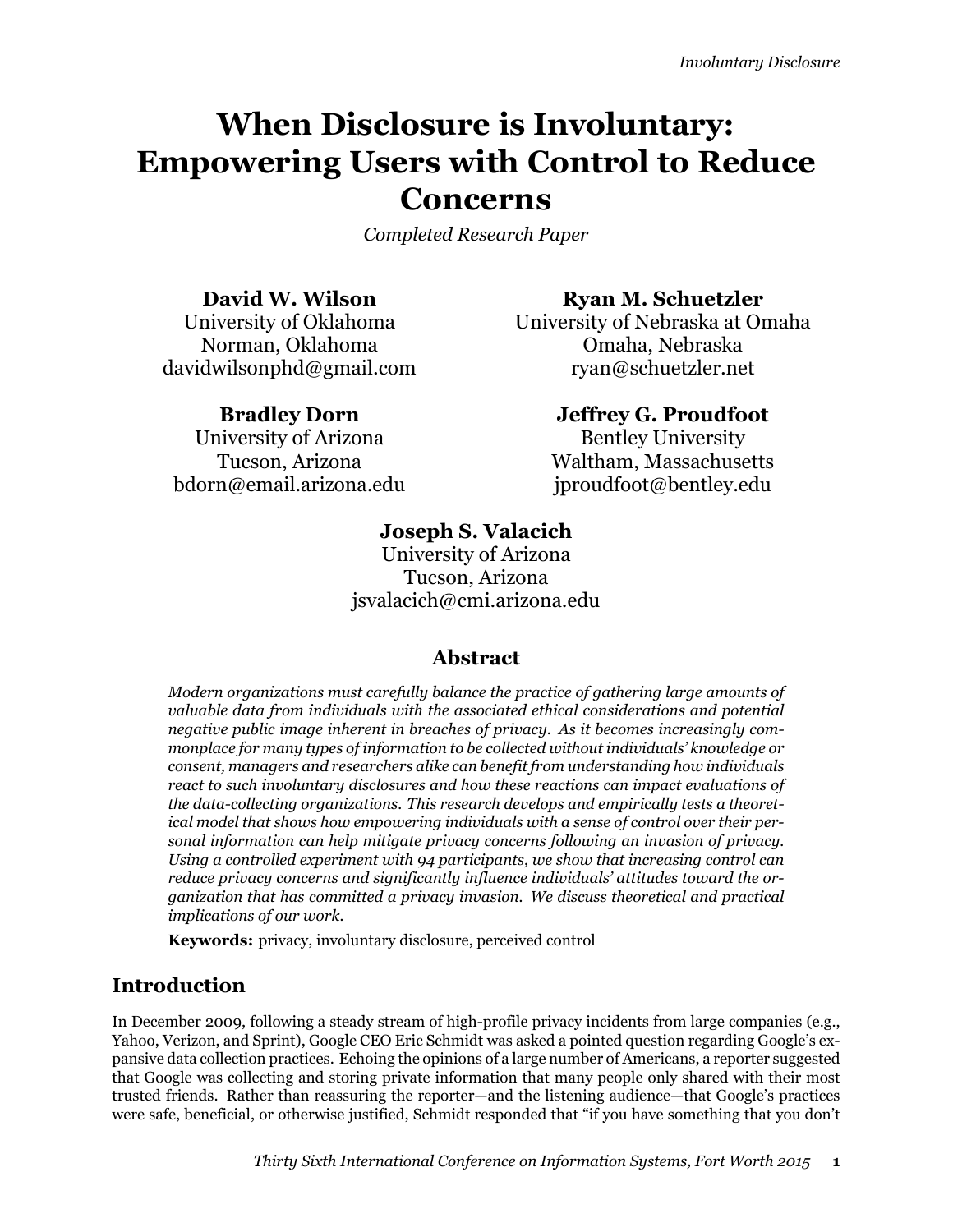want anyone to know, maybe you shouldn't be doing it in the first place" (Tate 2009). Schmidt's tone-deaf response incited substantial criticism of the company's dismissive stance toward individuals' privacy, and has contributed to a general trend of public caution toward interacting with Google's many online services (Adams 2012).

Though this anecdote involving Google provides an opportunistic example, it is increasingly common for companies to engage in large-scale capture, storage, and analysis of Internet users' personal information (Vaidhyanathan 2011). These large sets of data are not all bad; among other things, the advertising revenue generated through leveraging troves of (mostly anonymous) data allows companies like Google and Facebook to offer their popular services to the public free of charge. Users of the Android phone operating system further benefit from this data collection, as Google is able to offer personalized recommendations and information, including weather forecasts, traffic reports, and appointment reminders. Additionally, many companies derive significant business value from these data, enabling new and interesting business models such as the recent expansion of *big data* analysis (McKinsey Global Institute 2011).

However, these economic advances come at a cost. Such widespread collection of personal and behavioral information generates significant trepidation by the general public (Burst Media 2009; UK Information Commissioner's Office 2013), and negative opinions regarding information-gathering activities are detrimental to a company's image (Best 2014; Herold 2014). The data being collected are increasingly positioned as a *condition of use* of many online services (Son and Kim 2008), and even concerted efforts to shield one's personal information from the many data repositories are ineffective and cost-prohibitive to pursue (Vertesi 2014). With elevated public concern about privacy, well-meaning organizations are faced with limited options: (1) cease collecting certain information, (2) collect information in secret, or (3) assuage user concern regarding the information that is collected. The first choice is a non-option for most online companies, and many pursue a combination of the second and third choices by suppressing publicity regarding how much data is being collected and engaging with the public to reduce concerns (Johnson 2010).

In response to these pressing issues, this research investigates how organizations can relieve users' *information privacy concerns* (IPC) regarding personal information that has already been (involuntarily) collected (i.e., informing the third strategy in the list above). *Involuntary disclosure* is here defined as information collected by an organization without the informed consent of the individual. Very often today we see long terms of service and privacy policies, and users are inclined to click through without reading or understanding the policies they are agreeing to. Even operating systems like Windows 10 include data-collecting software that users may view as a violation of their privacy (Forrest 2015). This study addresses how an organization can address user privacy concerns after data has been collected. In doing so, we contribute uniquely to the privacy literature—which has been limited in addressing this type of disclosure—and provide important managerial guidance to aid organizations seeking to find effective ways to balance users' privacy considerations with the value (or, in come cases, necessity) of personal information collected about individuals. Information privacy concerns are generally defined as an individual's concerns about possible loss of privacy (Smith et al. 2011). Given the difficulty of measuring the concept of privacy itself, IPC has been the measurement proxy of choice for nearly all prior information privacy research (Smith et al. 2011). As such, IPC has received extensive theoretical and empirical treatment in the IS literature (e.g., Dinev and Hart 2006; Hong and Thong 2013; Malhotra et al. 2004; Smith et al. 1996; Xu et al. 2011), most of which has framed IPC as a primary obstacle to overcome for personal information disclosure or other online interactions to take place.

Our contribution to the privacy literature is significant for at least two reasons. First, we know relatively little about the determinants of IPC in general, as most prior research has employed IPC as a predictor of other privacy-related outcomes (Smith et al. 2011). Second, what little literature exists investigating the determinants of IPC has been based solely in e-commerce or mobile commerce settings (Xu 2007; Xu et al. 2011; Xu and Teo 2004; Xu et al. 2012), where the ultimate goal in measuring IPC is to predict users' disclosure decisions. However, traditional models of disclosure may not be adequate to explain IPC reduction in an involuntary disclosure context in which disclosure has already occurred.

To overcome these potential inadequacies in prior literature, the research model developed here focuses on determinants of IPC in involuntary disclosure situations. The model employs the perceived control con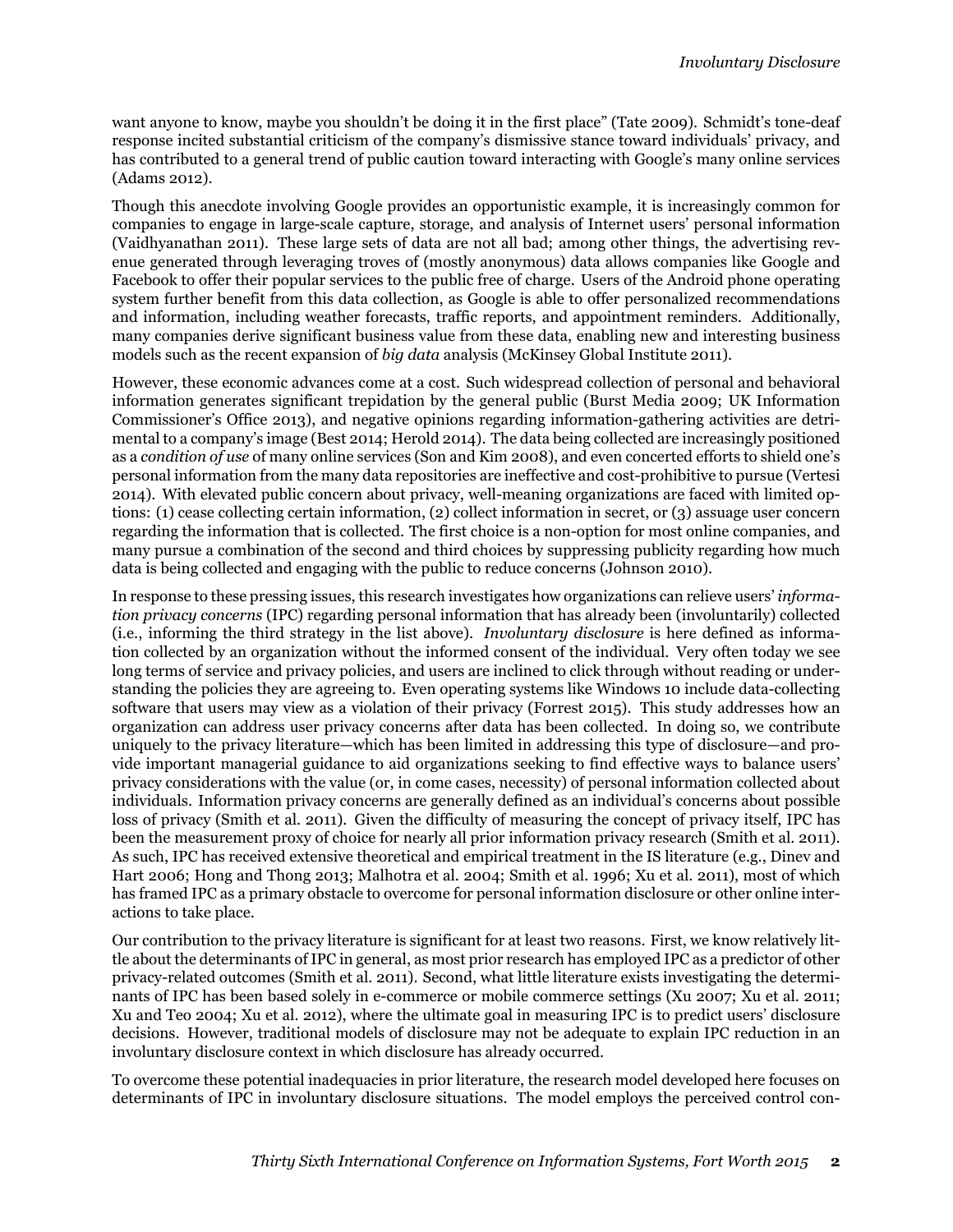struct as a key determinant of IPC, following prior research (Xu 2007; Xu et al. 2011; Xu and Teo 2004; Xu et al. 2012). Two characteristics distinguish this model from prior literature and tailor it to the involuntary disclosure context. First, two key predictors of perceived control are adapted from the psychological stress literature (Averill 1973), namely behavioral control—the feeling that one can influence or modify the nature of a threatening event—and cognitive control—the feeling that one understands the nature of a threatening event. These types of control contribute to one's perceived control and are useful for their ease of implementation, as discussed below. Second, the model replaces disclosure behavior with an evaluation of participants' attitudes regarding the company as the ultimate dependent variable. The result is a model particularly suited to a case where disclosure occurs and the goal is to reduce resulting concerns and maintain positive evaluations of the information-collecting organization without changing this disclosure.

# **Related Literature**

Before building the theoretical model, we first provide some background for the theory and concepts used within the model. We review the privacy literature to establish privacy as a form of control over personal information, and to explore prior work that has identified antecedents to IPC. We then provide a brief background in the psychological stress literature to define both behavioral and cognitive control. Finally, we review the literature that has investigated privacy issues in the context of involuntary disclosure.

#### *Control as an Antecedent of Privacy Concerns*

Control is found among the earliest conceptualizations of privacy (Altman 1975; Westin 1967)—Altman's (1975) oft-cited definition of privacy is "the selective control of access to the self" (p. 24)—and has persisted as a common concept in nearly every rendition of privacy in the years since. Despite its deep history in the study of privacy, however, control has been treated rather inconsistently in the IS literature. Some researchers consider privacy to be a form of control *per se* (e.g., Altman 1975; Goodwin 1991; Milne and Rohm 2000), while others assume control to be antecedent to privacy (e.g., Dinev and Hart 2004; Laufer and Wolfe 1977). The most common scales used to measure privacy (Hong and Thong 2013; Malhotra et al. 2004; Smith et al. 1996) have included control as one (though not the only) dimension of privacy. As Solove (2002) noted, "[privacy] theorists provide little elaboration as to what control really entails, and it is often understood too narrowly or too broadly" (p. 1112). Margulis argues that there remains an opportunity to further clarify the nature of control in the context of privacy (Margulis 2003a; Margulis 2003b).

While the inconsistency highlighted above may seem disconcerting, the last decade of privacy research in the IS discipline has seen growing consensus that control and privacy should be treated as separate concepts, with control as a predictor of privacy (Smith et al. 2011). Dinev and Hart (2004) argue that "when people have a greater sense that they control the use of their information, they will have fewer privacy concerns" (p. 416). This view has been reinforced by several other studies in which perceived control is a significant predictor of privacy concerns (e.g., Hoadley et al. 2009; Xu 2007). Most recently, Xu et al. (2012) offered strong theoretical clarification and empirical evidence regarding the role of perceived control as a mediator of privacy concerns. Their study adopted control agency theory to distinguish between personal control which empowers an individual with personal control over their privacy—and proxy control—in which third parties such as government or industry regulators act as control agents to protect privacy. Their findings support the notion that perceived control, derived from both personal and proxy control, plays an important, mediating role in determining privacy concerns.

This relatively small core of literature investigating control as a predictor of privacy concerns is valuable for another reason. Even as IPC has become the most common conceptualization of, and measurement proxy for, privacy, we know relatively little regarding the factors that determine an individual's IPC. In their extensive review of the privacy literature, Smith et al. (2011) note that only a minority of privacy research has explored the determinants of IPC, with most theorists opting instead to explore the outcomes of individuals' IPC. Those studies that have examined the formation of IPC have identified prior privacy invasions (Smith et al. 1996), general awareness of privacy practices (Malhotra et al. 2004), and personality (Bansal et al. 2010; Lu et al. 2004; Xu 2007) and demographic (Chen and Rea 2004; Culnan and Armstrong 1999; Sheehan 1999; Sheehan and Hoy 2000) differences, among others, as significant predictors. In one particular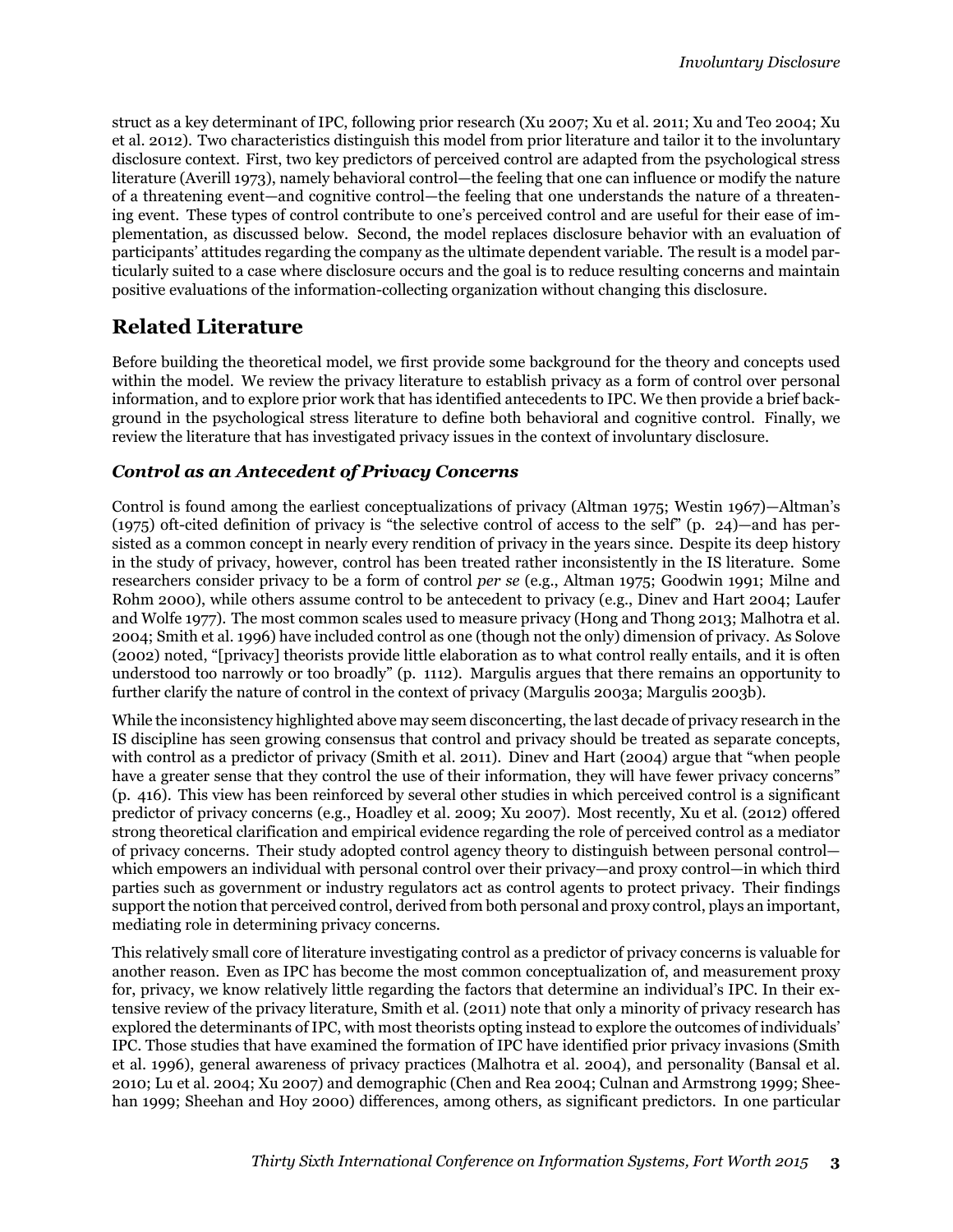stream of research, Xu and colleagues (Xu 2007; Xu et al. 2008; Xu et al. 2011; Xu and Teo 2004; Xu et al. 2012) explored a variety of antecedents to IPC, including dispositional measures, perceived risks, and various forms of institutional assurances. These prior studies constitute an important initial exploration of the antecedents of IPC. However, as Smith et al. (2011) suggest, our understanding of the antecedents of IPC is limited, and there is value in empirical studies that contribute to this area of research.

Following the recent trend in the privacy literature that has separated perceived control as an important antecedent of privacy, and in response to the more general need for greater understanding of the factors that shape IPC, the model developed in this study highlights the important role of control in shaping privacy concerns. We provide a unique perspective on the notion of control, however, given our focus on reducing IPC in the context of involuntary disclosure. In such situations, the privacy invasion has already occurred and our objective is to reduce the negative perceptions related to the invasion. The next section examines the psychological stress literature, which positions control as an effective countermeasure to a negative, stressful event.

#### *Reducing Psychological Stress with Control*

Control is deeply important to psychological functionality, and many decades of research have demonstrated that a sense of control is a consistent predictor of physical and mental well-being (Skinner 1996). Among its many virtues, control has long been accepted as an effective countermeasure to stressful and negative (even painful) stimuli (Averill 1973; Carlsson et al. 2006; Müller 2011; Salomons et al. 2004). In short, "personal control makes it possible to incorporate a potentially threatening event into a cognitive plan, thus reducing anxiety" (Averill 1973, p. 286).

Our focus is on reducing the negative effects of a privacy invasion that has already occurred. To understand the effect of control in soothing individuals' concerns about their privacy after such an invasion, we draw from the psychological stress literature, which provides two helpful forms of control that serve to ease an individual's anxiety—behavioral control and cognitive control. We propose that manipulating these two forms of control will reduce anxiety resulting from privacy concerns after a disclosure has occurred.

Behavioral control is one's perception that a direct, behavioral response is available that can affect, alter, or even terminate a negative event (Averill 1973). This type of control empowers an individual with a feeling that he or she can direct the outcome of a stressful situation, thereby reducing uncertainty and perceived risk related to the negative event. Interestingly, people desire control over a negative stimulus even when that control does not actually alter the nature of the threat (Staub et al. 1971). For example, participants in one study reported significantly lower perceived pain after they themselves administered an electric shock compared to participants for whom an experimenter administered the shock, even though the intensity of the electric shock was the same for both groups (Müller 2011). This phenomenon is particularly relevant for our involuntary disclosure context, in which the stressful event (i.e., the privacy invasion) has already occurred. Individuals in this situation are not able to prevent the past disclosure, but through other means of promoting behavioral control, it may be possible to effect an anxiety-reducing outcome. Our theoretical model and experimental procedures will explore this possibility.

Cognitive control refers to the way in which an event is interpreted, understood, and appraised (Averill 1973). It has been shown that pain, discomfort, or stress can be mitigated on the basis of a person's interpretation of events (Averill 1973). In one study, for example, researchers manipulated cognitive control among patients about to undergo major surgery by providing detailed information on the surgery procedures and calming the patient's fears regarding the potential pain and discomfort expected during recovery (Langer et al. 1975). This manipulation reduced pre- and postoperative stress, and patients in this treatment group requested significantly fewer pain relievers following surgery and went home sooner than other patients. Cognitive control has also been found to reduce uncertainty and increase satisfaction in customer service engagements (Faranda 2001; Namasivayam 2004) and to play a key role in reducing workplace stress and increasing job satisfaction among employees (Fila et al. 2014; Ganster 1989). Thus, increasing an individual's understanding of a given negative event (e.g., an involuntary disclosure) can significantly reduce the pain and stress incurred by the event. Importantly, this reduction in anxiety occurs without actually modifying the negative event.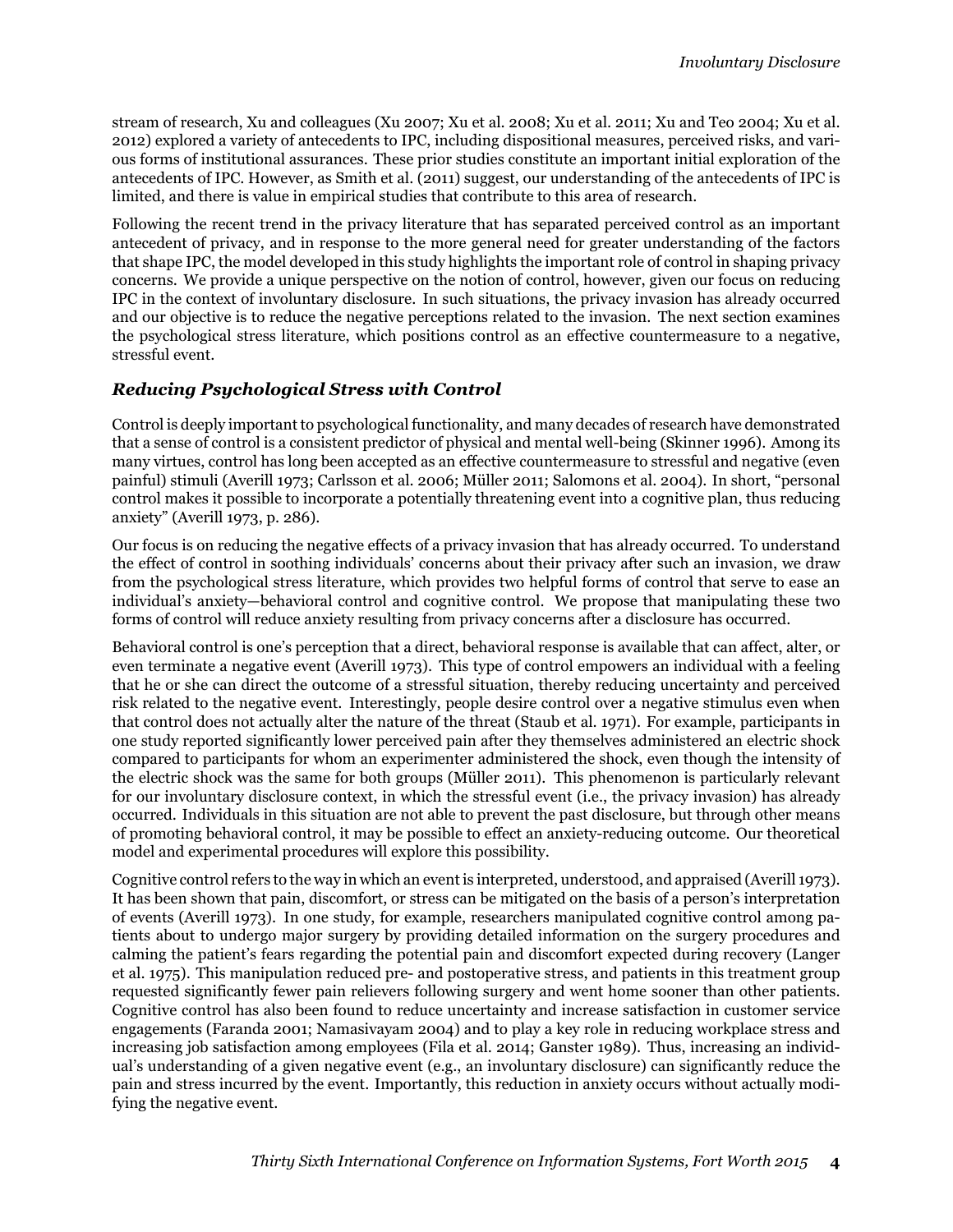In summary, the psychological stress literature provides two unique methods of producing perceived control when a negative event is considered inevitable or unavoidable. Thus, behavioral and cognitive control constitute plausible mechanisms through which perceived control can be produced. Our experimental design will specifically explore such mechanisms in the context of an involuntary disclosure. Before building our model, however, we first review the relatively small set of prior work that has investigated privacy concerns in involuntary situations.

#### *Prior Studies Investigating Privacy in the Context of Involuntary Disclosure*

As a condition of usage, most online services require their users to provide varying levels of personal information. Though this does not constitute strict involuntary disclosure (since individuals can choose to simply not use these services), individuals who choose to use the Internet are forced to disclose at least some amount of private information. Despite this fact, the vast majority of disclosure-related privacy research has focused on individuals' *choices* regarding whether to disclose information. These prior investigations usually measure individuals' willingness or intentions to disclose personal information (e.g., Dinev et al. 2006; Dinev and Hart 2006; Li et al. 2010; Malhotra et al. 2004; Xu et al. 2009), with a more limited subset having studied actual disclosure behavior (e.g., Keith et al. 2013; Norberg 2007). Studies that follow this disclosure-decision paradigm have been extremely valuable, but have always carried the assumption that the user has not yet disclosed any information. Relatively little research has examined privacy issues under the general assumption that disclosure has already occurred.

However, some prior work has examined nonconsensual monitoring of computer or Internet behavior, usually referred to as surveillance. This research has examined the privacy-related implications of governmental surveillance (Dinev et al. 2008), organizational surveillance of employees' computer behavior (e.g., Alge 2001), as well as the issues surrounding the tracking of online browsing behavior via browser cookies by online companies (e.g., Cranor et al. 2006; Martin et al. 2003; Milne et al. 2004; Miyazaki 2012; Sheehan 2005). An interesting commonality among these streams of surveillance research is found in the effect of transparency in reducing privacy concerns. Employees who are told they are being surveilled (Alge 2001) and Internet users who are informed of websites' cookie monitoring procedures (Miyazaki 2012) report fewer concerns about their privacy. Furthermore, citizens who perceive a legitimate need for government surveillance report being less concerned about their private information being potentially accessed by government agencies (Dinev et al. 2008). These prior findings relate well to the concept of cognitive control developed within our model. Our model develops this concept further into an explicit driver of perceived control intended to assuage user concern about the private information that has already been disclosed.

In summary, though privacy theorists have long considered control to be an integral part of privacy, there remains ambiguity in the literature regarding the role of control in shaping IPC. Given our unique, involuntary disclosure context, the psychological stress literature provides two promising mechanisms that may help users feel that they have greater control over the aftermath of a privacy-threatening disclosure. Furthermore, while a great deal of prior research has helped us understand the factors that influence users' disclosure decisions, relatively little has studied privacy issues in situations where the disclosure has already happened. We thus develop a research model and propose specific hypotheses in the next section to explain how users' privacy concerns about involuntarily disclosed information can be mitigated through control-enhancing interventions.

# **Theory Development and Research Model**

Our research model, shown in Figure 1, comprises a set of hypotheses that summarize the factors that shape privacy concerns in the involuntary disclosure context. We first discuss dispositional factors that influence perceived control and IPC. We then leverage the psychological stress literature to justify hypotheses relating behavioral and cognitive control to perceived control. Finally, we argue for beneficial effects of perceived control on users' attitudes toward the data-collecting organization, partially mediated by the user's IPC. The resulting research model provides a unique description of how privacy concerns are formed when an involuntary disclosure has occurred, and how those concerns and associated attitudinal assessments can be managed by applying control-related interventions.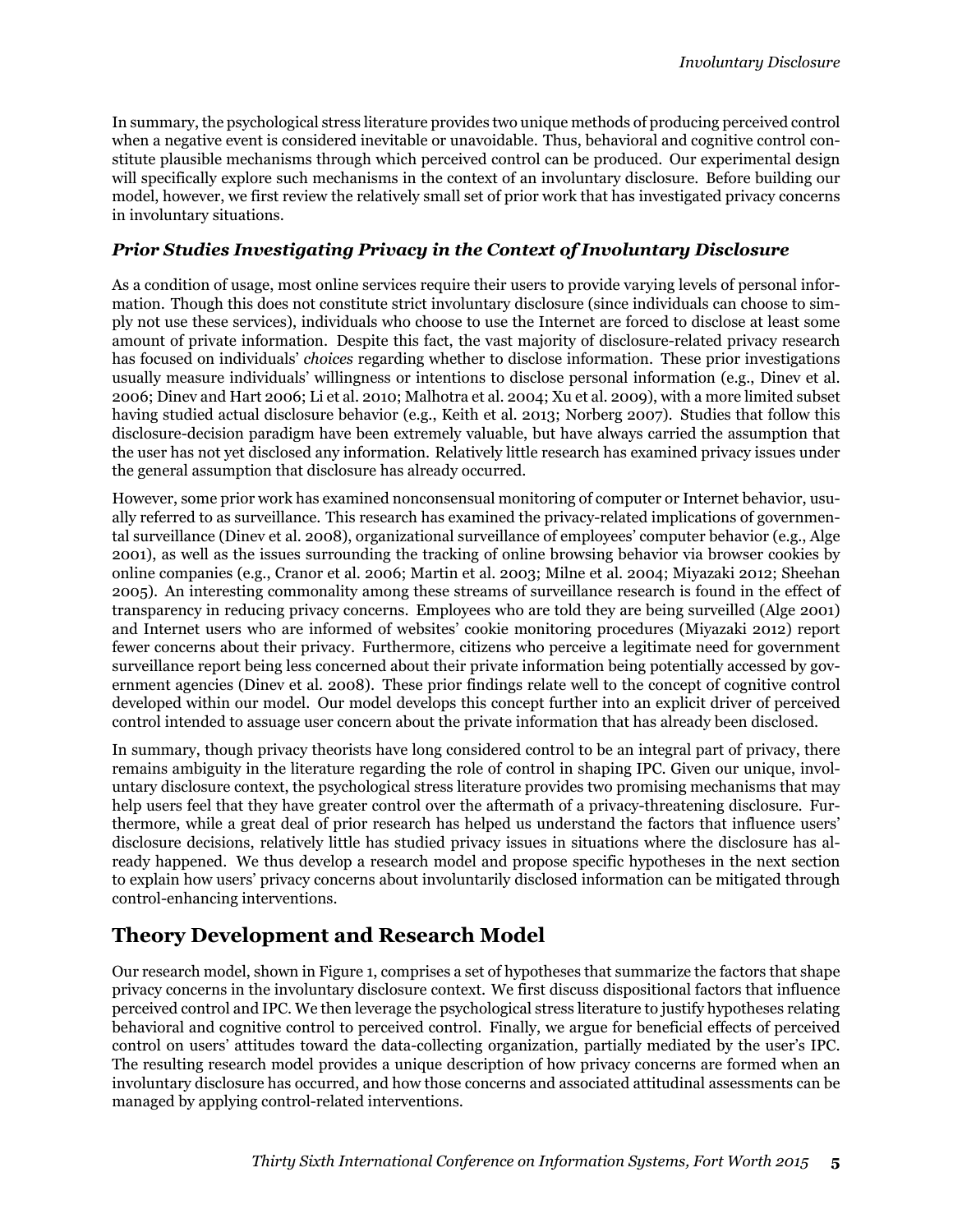

**Figure 1. Research Model with Hypotheses**

#### *Dispositional Characteristics*

Individuals vary in the extent to which they value privacy and are willing to submit themselves to potentially risky situations. These differences are likely the result of a wide range of factors, including an individual's past experiences, personality traits, cultural beliefs, and so on. These dispositional factors significantly impact users' decisions, particularly when the user is interacting with unfamiliar transaction partners (Mayer et al. 1995; McKnight et al. 1998; Rotter 1971). While the impact of dispositional factors has long been accepted in the context of trusting relationships (Colquitt et al. 2007), they have received substantially less attention from privacy theorists. (Exceptions include Li 2011; Li 2014a; Morton n.d.; Patil and Kobsa 2005; Phelps et al. 2001; Rensel et al. 2006; Richards 2012; Xu et al. 2008; Xu et al. 2011; Yao and Zhang 2008). We identify two different dispositional factors that will help predict the control and privacy concepts within our model—disposition to trust and disposition to value privacy.

An individual's *disposition to trust* is a personality-based trait summarizing a person's general willingness to trust others (Mayer et al. 1995). Trust has been shown to play an important role in many prior privacy studies (e.g., Bélanger et al. 2002; Dinev et al. 2006; Dinev and Hart 2006), but the role of an individual's disposition to trust in determining privacy-related outcomes has not been extensively studied. In order to connect dispositional trust to privacy outcomes, we first consider that a key function of trust is to reduce uncertainty in a given transaction (Metzger 2004). If individuals are generally more trusting, then, they should feel considerably less uncertainty and, by extension, be more likely to feel a sense of control in the context of an online interaction. Prior research has provided some evidence for a link between trust and control (Arcand et al. 2007; Walczuch and Lundgren 2004), though the relationship is somewhat tenuous, having been infrequently tested. In an exploratory effort to better understand the effect of this dispositional factor within our context, we hypothesize that an individual's disposition to trust will have a facilitating role in the formation of IPC. We further assume that this facilitating role will be partially mediated through perceived control, such that disposition to trust will both positively impact perceived control and negatively impact IPC. Thus, we hypothesize:

#### *H1: An individual's disposition to trust will (a) positively influence the individual's perceived control and (b) negatively influence the individual's privacy concerns.*

In contrast to the rather under-studied trait of disposition to trust (in the context of privacy), dispositional factors related to an individual's need for or tendency to value personal privacy have been more popular among privacy researchers. *Disposition to value privacy* is a personality attribute reflecting an individual's inherent need to maintain certain boundaries that frame personal information space, and is defined as "an individual's general tendency to preserve his or her private information space or to restrain disclosure of personal information across a broad spectrum of situations and contexts" (Xu et al. 2011, p. 805). One's disposition to value privacy has been found to positively influence an individual's privacy concerns, given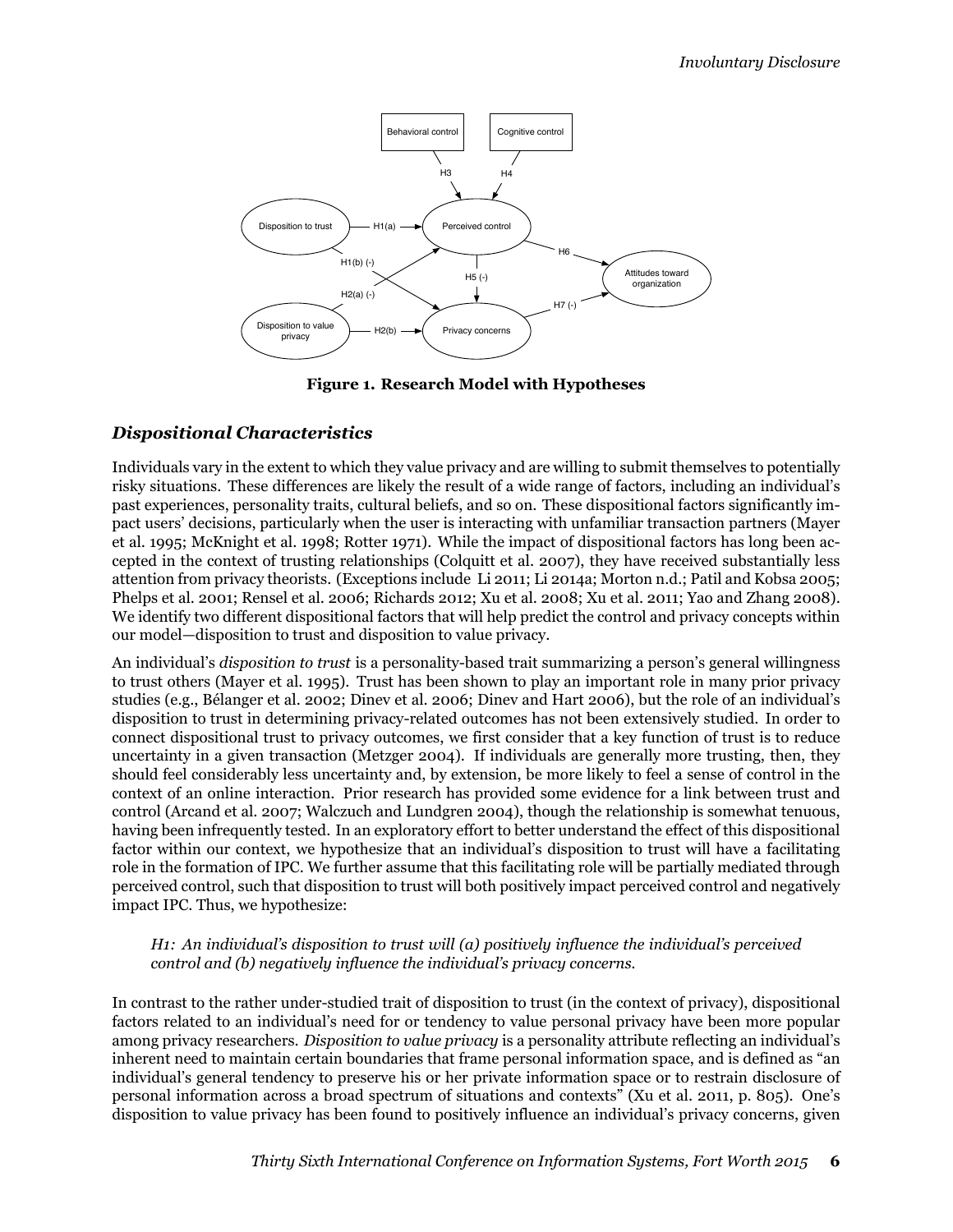that those who inherently value their privacy will desire more control over the disclosed information, and thus generally be more concerned about any information that has been disclosed (Li 2011; Li 2014a; Morton n.d.; Patil and Kobsa 2005; Phelps et al. 2001; Rensel et al. 2006; Richards 2012; Xu et al. 2008; Xu et al. 2011; Yao and Zhang 2008). We thus hypothesize a positive relationship between an individual's disposition to value privacy and his or her level of IPC. In addition, an individual who naturally assigns a higher value to privacy will perceive a given invasion of privacy as more intrusive and the feeling that control has been lost will be magnified. Thus we additionally hypothesize a negative impact of disposition to value privacy on perceived control, following prior literature (Xu et al. 2008; Xu et al. 2011). In summary, we hypothesize:

*H2: An individual's disposition to value privacy will (a) negatively influence the individual's perceived control and (b) positively influence the individual's privacy concerns.*

#### *The Role of Control in Shaping Privacy Concerns*

Nearly every academic conversation on the topic of privacy includes the concept of control in some form (Altman 1975; Smith et al. 2011; Westin 1967; Xu et al. 2012). Our model embraces this trend and focuses directly on the role of control in reducing IPC and improving users' evaluations of the data-collecting organization. We instantiate this control as *perceived control*, which is defined as "an individual's belief about the presence of factors that may increase or decrease the amount of control over the release and dissemination of personal information" (Xu et al. 2012, p. 5). Aside from the dispositional factors already discussed, we argue that perceived control can be significantly improved by providing users the two forms of control we have derived from the psychological stress literature (Averill 1973)—behavioral control and cognitive control.

*Behavioral control* refers to the perception that a direct, behavioral response is available that can affect, alter, or even terminate a negative event (Averill 1973). Behavioral control empowers an individual with the feeling that he or she "has a say" in what will happen in a given situation. Though this concept has applications in a wide variety of contexts, we focus on the outcomes of behavioral control in a situation where a negative, stressful event, such as a privacy-invading disclosure, has occurred.

When an individual is faced with an anxiety-inducing event, there are a number of ways in which behavioral control might be granted. The most direct method—and, arguably, the one most effective at reducing anxiety—is to allow the individual to either prevent or reduce the negative impact of the event. In the experimental psychology domain, this form of behavioral control is referred to as stimulus modification (Averill 1973), and has been implemented by allowing participants, for example, to opt-out of receiving an electric shock, to reduce the intensity of the shock, or by having punishment contingent upon the performance of some task (Averill 1973). In the privacy literature, this concept is easily recognized in what have been termed privacy-enhancing technologies (Burkert 1997), or technologies that allow individuals to protect their information privacy by directly controlling the flow of their personal information to others (Xu et al. 2012). Examples of such technologies include the privacy controls provided to users of online social networks (Hoadley et al. 2009) or automated web browser tools for reading and evaluating website privacy policies (Cranor et al. 2006). In addition to these privacy-enhancing technologies, Internet users worried about their privacy sometimes have the ability to either falsify the personal information they provide or avoid disclosure altogether (Son and Kim 2008).

While the actions listed above can be effective in producing control and reducing privacy concerns, we categorically exclude these types of control-enhancing factors from our investigation. We focus instead on situations where disclosure has already taken place or is mandatory as a condition of use, and we therefore assume that this popular avenue for providing control to the user is not an option. In other words, we focus on what *other* methods organizations can employ in order to increase perceived control and reduce privacy concerns. To this end, we explore methods of effecting behavioral control that do not allow the individual to actually reduce the intensity of the negative event.

Behavioral control can also be generated by empowering an individual with the ability to direct—but not actually modify—the execution of the negative event. This is referred to in the psychology literature as regulated administration (Averill 1973). For example, employees who control the scheduling of distasteful office work are subject to less stress and fatigue than employees who are required to follow a regulated schedule for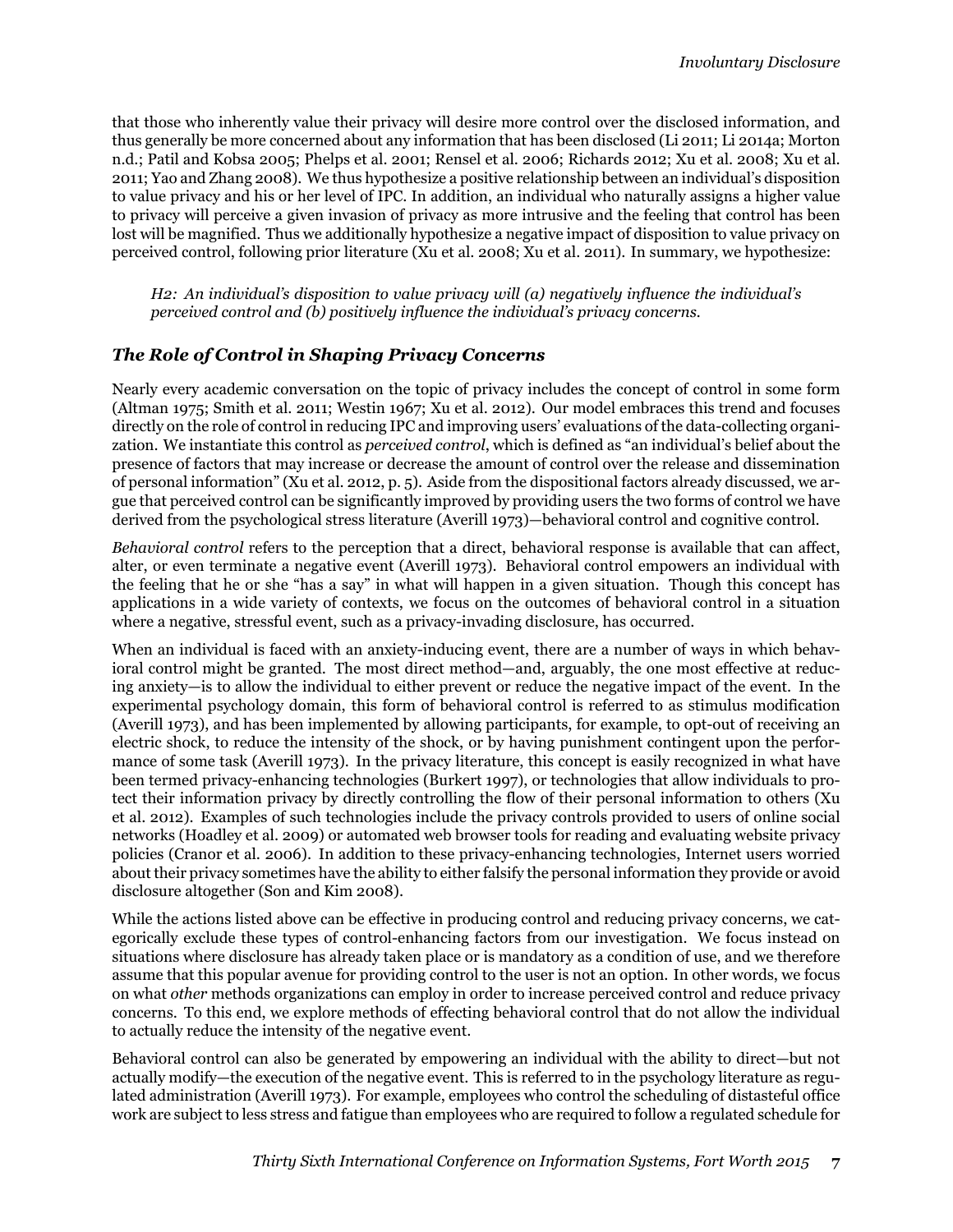the same amount of work (Hockey and Earle 2006). Even something as simple as allowing participants to choose their seats during an anxiety-inducing experiment can reduce reported anxiety (Endler et al. 2001). In the context of privacy and involuntary disclosure, this type of control could be granted to a user by allowing him or her the ability to direct the sharing of personal information with third-party organizations, or by allowing the user to ensure that the information that was disclosed is accurate before it is shared with a third party. We hypothesize that taking such measures to provide behavioral control over his or her private information would increase a user's sense of control over that information, even without actually reducing the user's exposure to privacy-related risks. Thus, we hypothesize:

*H3: Providing an individual behavioral control over his/her personal information will positively influence the individual's perceived control.*

*Cognitive control* refers to the way in which an event is interpreted, understood, and appraised (Averill 1973). The psychology and management literatures have produced many examples in which pain or stress is reduced simply by helping an individual better understand the nature of a negative event (Averill 1973; Langer et al. 1975). Again, we note that these effects have been observed when the occurrence and intensity of the negative event is not modified, which aligns well with our involuntary disclosure context. If personal information has already been disclosed, cognitive control could be granted to users by clearly explaining and/or justifying the organization's need for the disclosed information, or by clearly explaining the extent of disclosure (i.e., exactly what has been disclosed). We observe similar effects of transparency in situations of surveillance or Internet tracking (Alge 2001; Dinev et al. 2008; Miyazaki 2012), in which concerns have been reduced. According to our theory, this reduction in privacy concerns observed in prior literature is the result of increases in cognitive control, which serve to increase the individual's overall perceived control. In summary, we hypothesize:

*H4: Providing an individual cognitive control over his/her personal information will positively influence the individual's perceived control.*

A consistent theme in prior privacy research is that consumers tend to have fewer privacy concerns when they believe that they have control over their personal information (Culnan and Armstrong 1999; Culnan and Bies 2003; Phelps et al. 2001; Xu et al. 2011; Xu et al. 2012). Given that one's concerns about privacy are, to an extent, generated by a feeling that one has lost the ability to decide who has access to their personal information (Hong and Thong 2013), this inverse control-concern relationship is quite logical and certainly not unique to our study. We therefore follow prior literature and predict that increasing perceived control will reduce individuals' IPC. Thus we hypothesize:

*H5: Increasing an individual's perceived control will negatively influence the individual's privacy concerns.*

#### *Linking Privacy Issues to Organizational Evaluations*

Negative opinions regarding information-gathering activities are detrimental to an organization's image (Best 2014; Herold 2014), and there is evidence that companies that take measures to protect the privacy of their customers may gain a competitive advantage over their less privacy-conscious competitors (Tsai et al. 2011). We argue that in addition to these prior findings that customers are willing to pay a premium to privacy-conscious companies, such companies will also earn greater respect and affective judgments by embracing positive privacy practices. In other words, companies who respect their customers' privacy can expect their customers to have more positive attitudes towards the company. Given our focus on control as a central driver of privacy-related outcomes, we argue further that increasing users' perceived control will positively impact those users' *attitudes towards the data-collecting organization*. Prior research has shown that individuals' attitudes can be affected by their perceived control over their behavior (Bandura 1991) and this sense of control can impact both intentions and attitudes (Dzewaltowski et al. 1990). We find further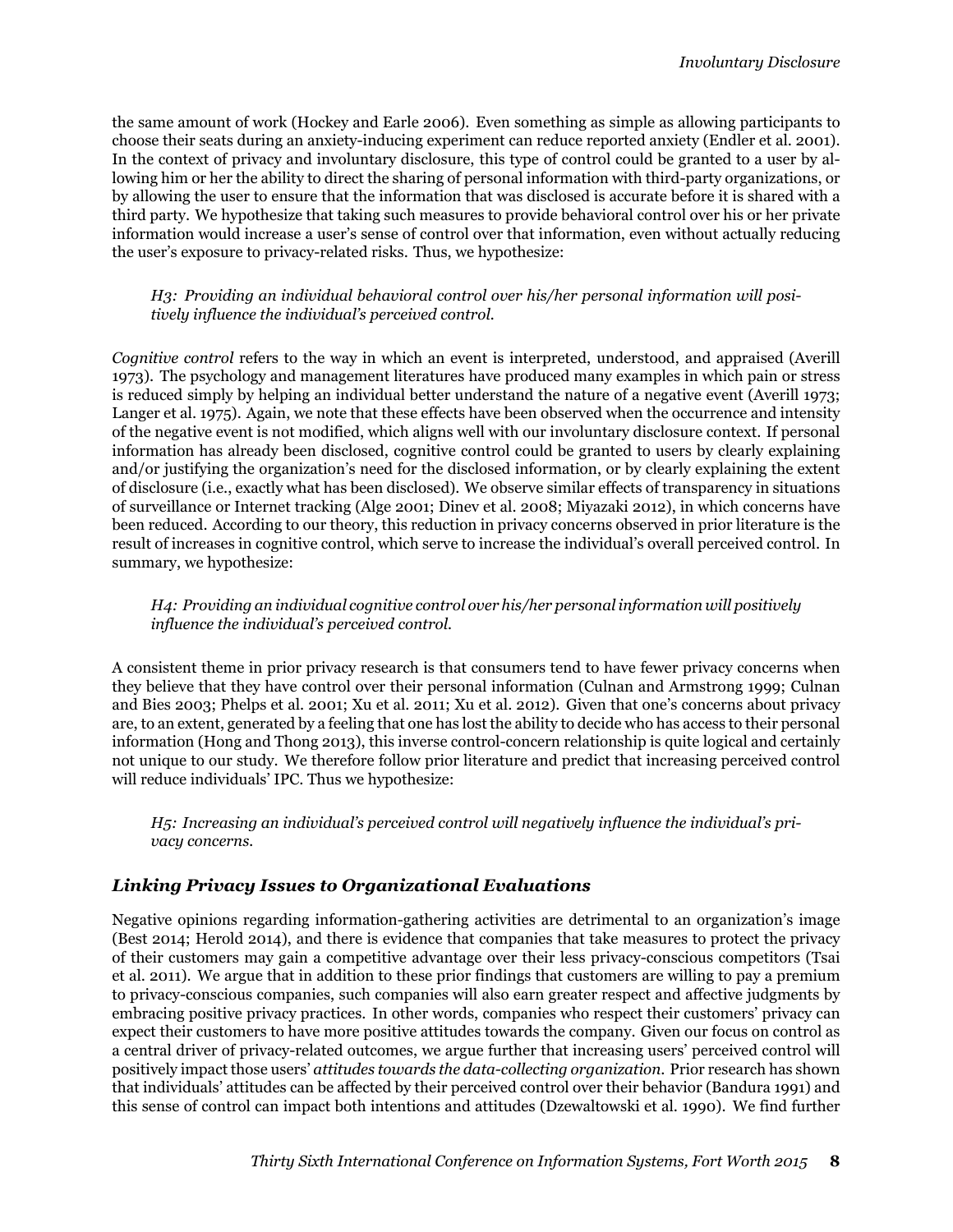support for this notion in prior marketing research (Tucker 2014), in which online social network users provided with privacy controls were significantly more likely to click on advertisements by third parties, even when these advertisements used personalized text derived from private information. Tucker (2014) speculates that part of this increase in successful advertising was the result of more positive evaluation of the online social network that collected the personal information. Building on this prior literature, we specifically link the increases in perceived control with a user's attitudes toward the organization collecting the data, and we hypothesize:

*H6: Increasing an individual's perceived control will positively influence the individual's attitudes toward the organization.*

While increasing perceived control will have a positive impact on attitudes, this effect is likely to be largely mediated by the user's IPC. Privacy concerns have long been studied as a predictor of user attitudes in various forms (Culnan 1993; Smith et al. 1996). As Angst and Agarwal (2009) note in the context of IPC, "individuals who harbor strong concerns about a particular issue require particularly compelling arguments to modify their belief structure" (p. 349). A trend of the majority of this prior literature, however, has focused on attitudes toward a particular practice or activity, e.g., collecting information (Smith et al. 1996), secondary use (Culnan 1993), personalization (Chellappa and Sin 2005), and so on. We break from this tradition and posit a relationship between users' IPC and their affective evaluation of the organization collecting information. We expect this relationship to follow prior findings regarding the link between privacy concerns and other attitudes, namely that higher levels of IPC will be associated with lower attitudinal assessments of the data-collecting organization. Taken together, this prediction, and that indicated by *H5*, comprise a partially mediated effect of perceived control on attitudes toward the organization. In summary, we hypothesize:

*H7: An individual's privacy concerns will negatively influence the individual's attitudes toward the organization.*

# **Methodology**

Our method entails presenting participants with a description of a company (which participants received as a part of the experimental manipulation, described below) and then asking them to provide an overall opinion of the company on the basis of the information provided. Subjects were recruited from an undergraduate course at a large university in the United States. Student subjects are appropriate for this context, since they are heavy users of the Internet and social media (Jones 2009), where privacy disclosure behaviors are a growing issue (Giles 2010). Student samples are also beneficial for experimental procedures, since they tend to be homogenous and provide maximal control over the experimental manipulations (Dennis and Valacich 2001).

### *Measurement*

All measures were adapted from prior research. Measures for disposition to trust were adapted from (Jarvenpaa et al. 1998) and those for disposition to value privacy from (Xu et al. 2011). IPC was measured using items adapted from (Li 2014b), and items for perceived control were adapted from (Xu et al. 2011). Finally, attitudes toward the organization were measured using the method developed by Brown and Dacin (1997). In addition to the constructs found within our theoretical model, we also included measures of various demographic variables, such as age, sex, and ethnicity, as well as measures of prior privacy invasion experiences and general privacy awareness, as control variables.

### *Experimental Procedure*

The experiment employed a 2 x 2 factorial design in which behavioral control (high/low) was crossed with cognitive control (high/low), following the operationalizations described below. Participants first completed a presurvey in which they consented to participate in the study and provided demographic data and other measures, including those for the dispositional factors in the model. This was completed on the participants'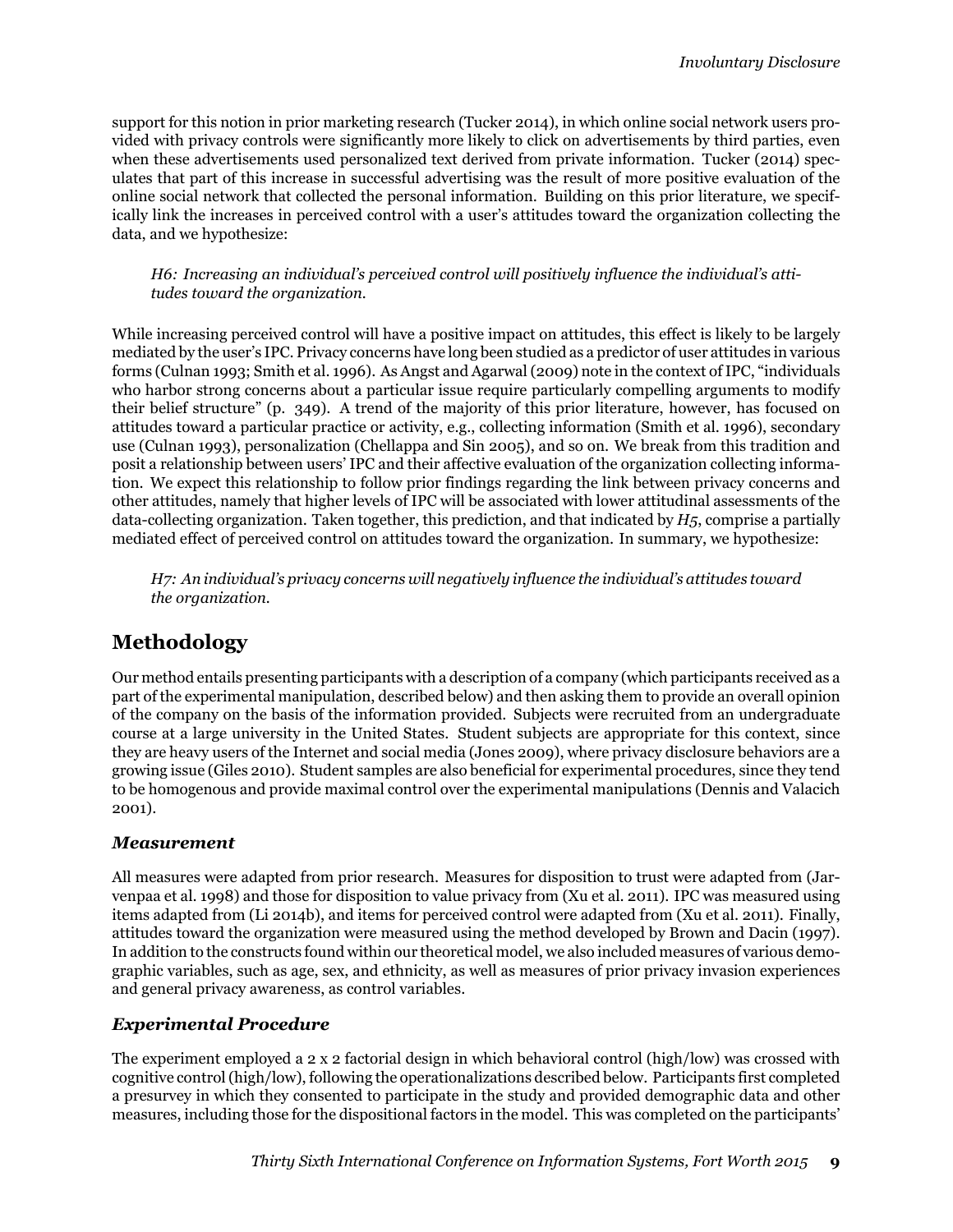personal computer via a web-based survey application. They were then told that they would need to complete an in-person task in the lab to receive credit, but that all lab sessions were currently full. In reality there were no lab sessions at all, and this deception was a part of the experimental manipulation. They were informed that they would be contacted by the research team when more slots were made available. After a considerable time (nearly two months), participants received an email stating that the lab portion of the experiment had been cancelled, but that they could complete the second portion of the study via the same online survey system that was used to collect the presurvey information. At the beginning of this second online survey, they learned that a (fictitious) online marketing company had been tracking their online activities since they began their participation nearly two months earlier. They were further told (deceptively) that they had consented to this tracking and data gathering procedure when they agreed to participate in the study. This was intended to simulate a now-common, real-world situation in which a user unknowingly agrees to disclose some personal information by failing to read the fine-print of a privacy policy. The participants learned that their browsing history, including websites visited, search engine queries, videos watched, etc., had all been recorded and would be used by the fictitious marketing company for marketing purposes. They were led to believe that they had already forfeited their right to have that information removed when they agreed to participate in the study. All of these measures were taken in order to effect the perception that the information disclosure had already taken place, and that there was no option for the participant to prevent or cancel the privacy invasion. This provided the unique (but rather realistic) context for our experimental manipulations to take effect, as described below.

Participants were randomly assigned to one of four conditions within our 2 x 2 design. For the low behavioral control condition, participants were told that their browsing profile information would be shared with two different third-party marketing organizations, randomly selected from a list of six possible organizations. Individuals in the high behavioral control condition were allowed to choose exactly two of the six third-party organizations with whom the information would be shared. Participants in the high behavioral control condition were further informed that they would be able to check the data for accuracy and correct any potential errors (though they would not be able to remove the data or prevent it from being shared). They were informed that they would receive a followup email from the fictitious company with instructions regarding this checking procedure. Participants in the low behavioral control condition were not informed of any data-checking procedure. For the cognitive control manipulations, those in the high cognitive control condition were informed that the marketing company sponsoring the research had a strict transparency policy that required them to inform individuals each time their personal information was shared with a third party. They were informed that they would receive an email report each time their data was shared with a third party containing a description of what data was shared and how and why the data were to be used. Those in the low cognitive control condition received no indication that they would know when their data was shared in the future.

After reading through the instructions pertaining to their specific experimental manipulation, the participants were asked a number of questions regarding their perceptions of control, privacy concerns, and attitudes toward the fictitious marketing organization sponsoring the research, as well as several measures used as manipulation checks to ensure the validity of the experimental procedure. After completing these measures, they were fully debriefed regarding the deceptive nature of the experiment and reassured that their browsing history had not been tracked and that their personal information would not be shared with any third-party organizations.

# **Analysis and Results**

In this section, we detail the pre-analysis and data validation procedures undergone to establish construct validity and reliability of the measurement items used. After establishing these necessary pre-conditions, we proceed to evaluate the proposed model using SEM. All data validation and model testing was completed in R (R Core Team 2014) using the lavaan SEM package (Rosseel 2012).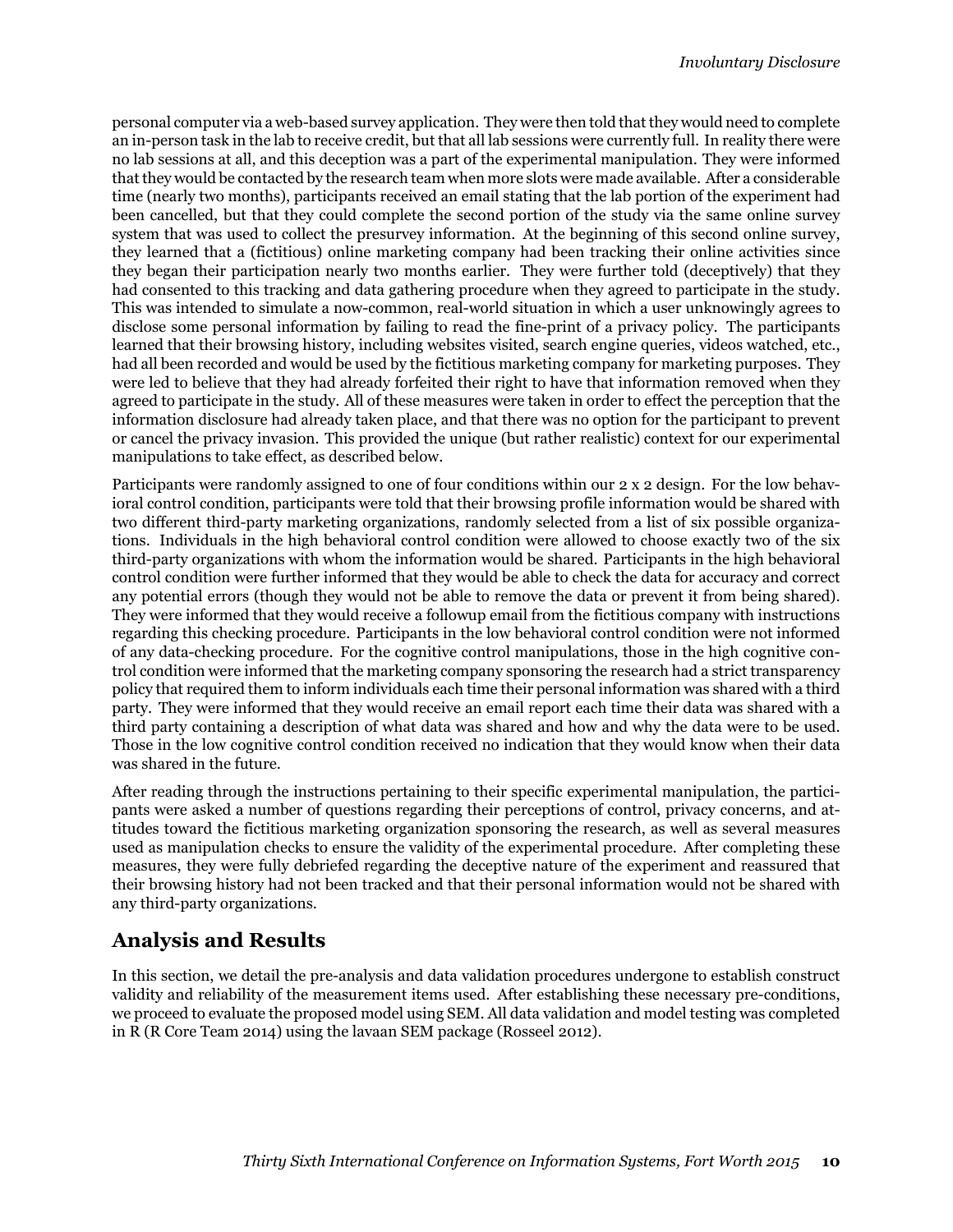#### *Manipulation Checks and Sample Characteristics*

It is necessary in experimental research to test whether the experimental manipulation(s) produced the intended effects. Manipulation checks were performed for the behavioral and cognitive control manipulations using measurement items gathered for this purpose. For behavioral control, the low behavioral control condition reported significantly lower perceived behavioral control ( $M = 2.72$ ,  $SD = 1.44$ ) than the high behavioral control group  $(M = 3.61, SD = 1.60)$ ,  $t(90.1) = -2.80$ ,  $p < .01$  (one-tailed). For cognitive control, the low cognitive control condition reported significantly lower cognitive control (*M* = 2.25, *SD* = 1.16) than the high cognitive control group  $(M = 2.76, SD = 1.46)$ ,  $t(85.7) = -1.87, p < .05$  (one-tailed).

The initial pool of participants who completed the presurvey totaled 139. Just 108 of these participants responded when invited to complete the second portion of the study. A comparison of the initial and final participant groups did not reveal any significant differences in terms of demographic variables, privacy-related measures, or other factors. After filtering out incomplete responses and several participants who either missed attention-checking questions or were clearly not providing legitimate responses, the final sample consisted of 94 usable responses. This sample was 51% male, 65% Caucasian, and a large majority (85%) reported English as their primary language. They were young adults ( $M_{age} = 21.2$ ,  $SD = 1.76$ ) in their first few years of college ( $M_{Yrs \ College} = 2.38$ ,  $SD = 1.34$ ).

#### *Establishing Construct Validity and Reliability*

A first step in the pre-analysis was to establish factorial validity and the reliability of the measures used. Since most constructs and several relationships hypothesized in the model are derived from prior literature, we chose to use CFA to validate the measurement model. CFA is appropriate in situations where strong theory suggests known relationships among the indicators and their intended factors (Brown 2006), as in our case. Upon fitting the proposed measurement structure of the model, measurement items that loaded poorly onto their respective factors and reduced reliability were dropped. The refined model exhibited acceptable fit to the data ( $\chi^2 = 105.17$ ,  $df_{model} = 93$ ,  $p = 0.183$ ,  $\chi^2/df = 1.13$ , CFI = 0.98, TLI = 0.98, RMSEA = 0.037, SRMR = 0.062). Satisfied that the model was a good fit to the data, we could then calculate correlations, reliabilities, and AVEs to further aid in establishing factorial validity. These metrics are summarized in Table 1.

| Construct                        | CR   | <b>AVE</b> |           | (2)        | (3)      | (4)  | (5)  |
|----------------------------------|------|------------|-----------|------------|----------|------|------|
| 1. Attitudes toward organization | .772 | .628       | .792      |            |          |      |      |
| 2. Perceived control             | .867 | .632       | $.284***$ | .795       |          |      |      |
| 3. Privacy concerns              | .916 | .682       | $-374***$ | $-.439***$ | .826     |      |      |
| 4. Disposition to trust          | .802 | .573       | .028      | $.207*$    | $-.160$  | .757 |      |
| 5. Disposition to value privacy  | .826 | .621       | $-.133$   | $-.146$    | $460***$ | 138  | .788 |

**Table 1. Construct Correlations, Reliabilities, and AVEs**

*Notes*.  $N = 94$ ; CR = Composite Reliability; AVE = average variance extracted; values along the diagonal are the square root of the AVE.

\* = *p* < 0.05, \*\* = *p* < 0.01, \*\*\* = *p* < 0.001.

In order to demonstrate factorial validity, the AVE for a construct should be  $> 0.5$  (convergent validity) (Hair et al. 2010). In addition, discriminant validity is demonstrated when the square root of a construct's AVE is higher than the correlation between that construct and all other constructs in the model (Hair et al. 2010). As shown in Table 1, the constructs in the model meet all of these criteria. To establish reliability, the composite reliability value should be > 0.7 (Fornell and Larcker 1981; Kock 2010; Nunnally and Bernstein 1994). The computed reliability values shown in Table 1 indicate sufficient reliabilities.

#### *Evaluating Common-Methods Bias*

Because all survey items were measured using the same method (an online survey), the possibility exists that some of the shared variance among the constructs is due to the common method rather than the underlying relationships among the constructs. Though precautions were implemented to reduce this likelihood (e.g., randomizing the order of survey items) (Straub et al. 2004), it is necessary to test for common-methods bias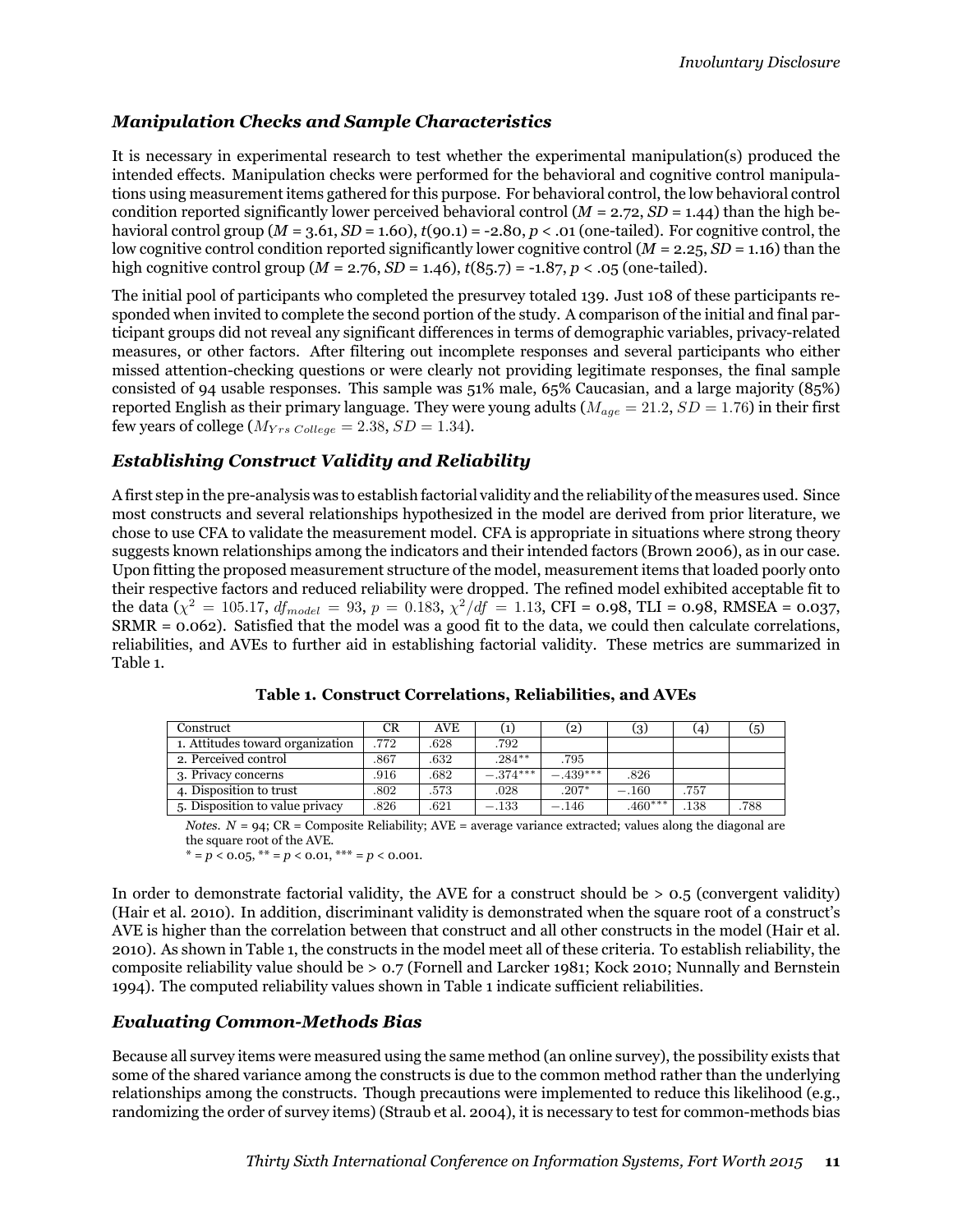in the measurement model. We first note that no correlations shown in Table 1 are above 0.90. Correlations above this threshold may indicate a common-methods bias (Pavlou et al. 2007). A second approach is called Harman's single factor test (Podsakoff et al. 2003), in which all measurement items are included in an exploratory factor analysis to see whether a single factor (the common method used) can explain a majority of the observed variance in the measures. While this method does not statistically control for method effects, it can be used as an effective diagnostic tool to identify whether common methods are negatively affecting results. Following the single factor test procedure, we included all items in an exploratory factor analysis and examined the (unrotated) solution. The single factor explained a mere 20% of the variance in the items, indicating that common methods bias was not negatively affecting the results of our analysis.

Having established the validity and reliability of the constructs measured, we now proceed to describe the SEM analysis of the full model.

#### *Model Testing Results*

We tested the theoretical model shown in Figure 1 using covariance-based SEM. We also included sex (female = 1), age, education, prior privacy invasion experiences, and privacy awareness as control variables for the endogenous constructs in the model. Only significant paths from the control variables were retained in the final model, as such removal did not significantly alter the other estimates in the model. The final model is shown in Figure 2 with model testing results. Fitting the structural model to the data produced generally acceptable indications of fit ( $\chi^2 = 164.18$ ,  $df_{model} = 139$ ,  $p = 0.071$ ,  $\chi^2/df = 1.18$ , CFI = 0.97, TLI = 0.96, RMSEA = 0.043, SRMR = 0.072) (Hair et al. 2010). Hypothesized relationships shown in the theoretical model in Figure 1 were tested in conjunction with the SEM analysis. The tested hypotheses, along with their corresponding path estimates and significance levels, are summarized in Table 2. The testing results indicate general support for many of the relationships proposed in the model. These results are discussed in the context of their broader implications in the section that follows.

| Hypothesis                                                                    | Β          | Support?       |
|-------------------------------------------------------------------------------|------------|----------------|
| H <sub>1a</sub> . Disposition to trust $\rightarrow$ Perceived control        | $.312**$   | Yes            |
| H <sub>1</sub> b. Disposition to trust $\rightarrow$ (-) Privacy concerns     | n.s.       | No.            |
| H2a. Disposition to value privacy $\rightarrow$ (-) Perceived control         | n.s.       | N <sub>0</sub> |
| H <sub>2</sub> b. Disposition to value privacy $\rightarrow$ Privacy concerns | $.391***$  | Yes            |
| $H_3$ . Behavioral control $\rightarrow$ Perceived control                    | $.246*$    | <b>Yes</b>     |
| H4. Cognitive control $\rightarrow$ Perceived control                         | n.s.       | N <sub>0</sub> |
| H <sub>5</sub> . Perceived control $\rightarrow$ (-) Privacy concerns         | $-.404***$ | <b>Yes</b>     |
| H6. Perceived control $\rightarrow$ Attitudes toward organization             | $-.270*$   | <b>Yes</b>     |
| H7. Privacy concerns $\rightarrow$ (-) Attitudes toward organization          | $-.384**$  | Yes            |

#### **Table 2. Hypothesis Testing Results**

*Notes.*  $* = p < 0.05$ ,  $** = p < 0.01$ ,  $** = p < 0.001$ .

# **Discussion**

Many modern organizations collect large amounts of data from and about their customers (Vaidhyanathan 2011). These data are proving highly valuable (McKinsey Global Institute 2011), but such widespread collection of personal and behavioral information has been met with significant trepidation by the general public (Burst Media 2009; UK Information Commissioner's Office 2013), especially as this data collection has become nearly ubiquitous and difficult to fully prevent (Vertesi 2014). As more customers find out just how much data has been involuntarily collected about them, companies must balance the business value of large customer datasets against ethical considerations and the potential negative public opinion that results from breaches of privacy (George et al. 2014). Given these pressing managerial issues, this research develops and empirically tests a theoretical model that investigates the link between customer attitudes toward an organization and their perceptions of privacy issues when personal data has already been involuntarily collected. We draw on psychological stress literature to explore methods of returning a sense of control to individuals. We then model the downstream effects of this perceived control in the formation of privacy concerns, and we argue that these perceptions of control and IPC can have important effects on overall evaluations of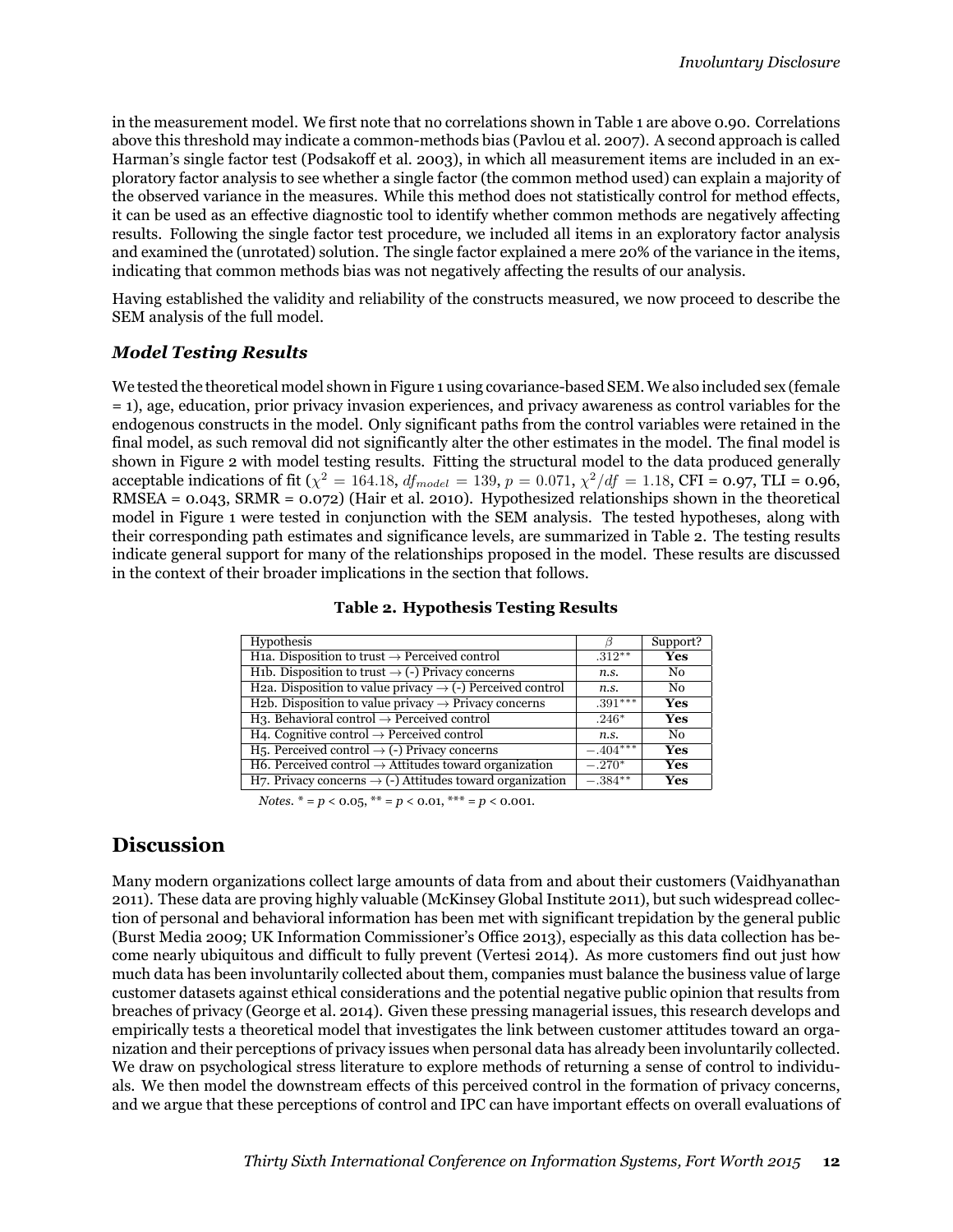

**Figure 2. Final Research Model with Hypothesis Testing Results**

the data-collecting organization. Our empirical model was tested using 94 experimental subjects, and most of the proposed relationships within the model received clear support. This section discusses the implications of these results, both in terms of theoretical development and the potential practical application of the concepts discussed.

We will now address the unsupported hypotheses regarding the effects of cognitive control and disposition to value privacy on perceived control. First, our empirical test showed no significant influence of cognitive control on perceived control, even though the psychological stress literature has clearly validated this construct as an effective means of increasing control and reducing anxiety in many different contexts. One plausible explanation for this (aside from the obviously small sample size) is that the effect of cognitive control may have been partially obviated by participants' baseline level of concern in the experiment. If some individuals' baseline level of concern in the scenario was low as a result of them not thinking in detail about the level of their personal exposure (a likely possibility with student subjects in an experiment), then the cognitive control manipulation may have pushed awareness beyond that baseline, which could actually amplify privacy concerns and reduce perceived control. This would have made the effect more ambiguous, and serves as a plausible explanation for the nonsignificant relationship indicated by the model testing results. Future research should more specifically examine the effects of cognitive control while accounting for a broader range of other possible effects in order to isolate the effect of that construct. The cognitive control construct has been clearly validated in other domains, and it may simply be that more methodological refinement is needed to obtain the intended effect within an experimental scenario.

Second, our analysis revealed a lack of statistical support for the influence of disposition to value privacy on perceived control. This hypothesis was derived based on the tendency for an individual who values privacy to feel less in control of the situation when a privacy violation occurs. It is possible that the relationship between these constructs was not supported due to the constraints of conducting laboratory research. In this research, participants were aware that they were engaged in a research study and thus may have felt that the invasion of privacy that occurred was fabricated and of marginal risk. Accordingly, participants may have maintained a perception of control over the situation rather than the hypothesized emotional state associated with a lack of control. Future research investigating perceptions of control should strive to incorporate as much realism as possible in the experimental design. Doing so will yield the most ecologically valid and generalizable results.

Finally, disposition to trust did not significantly influence privacy concerns. It is possible that the nature of our sample—young college students—negatively impacted our results. Young technology users have been engaging with various forms of technology for a majority of their lives. It is possible that technology users with such extensive experience maintain a general trusting demeanor whilst identifying privacy concerns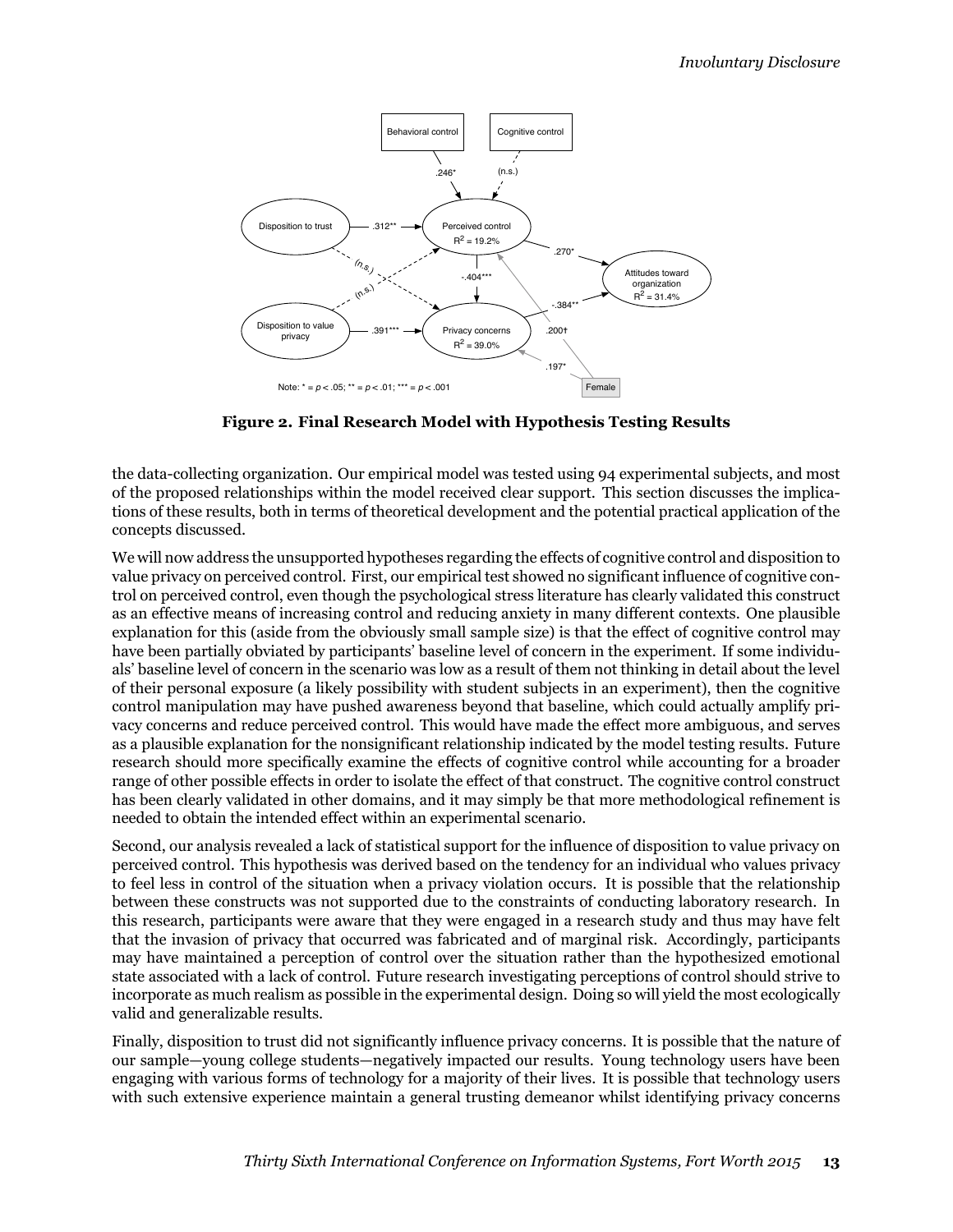associated with *specific* technologies, organizations, or users that they have encountered over time. In other words, a general disposition to trust may not ensure a broad sentiment of reduced privacy concerns. This possibility represents an interesting avenue for future investigation.

#### *Implications for Research*

This research has important implications for privacy theory. Drawing from prior work in related contexts, the theory presented here is the first to examine IPC mitigation in an involuntary-disclosure context. Accordingly, we contribute theory to a disclosure domain in which very little understanding has yet been obtained, despite unprecedented amounts of involuntary disclosure occurring in online settings. The privacy models in other contexts may not translate well to an involuntary disclosure setting, since privacy has been identified as being highly context-dependent (Pavlou 2011; Smith et al. 2011). When disclosure has already occurred, the options available for organizations to manage users' IPC are limited compared to other contexts wherein a company offers various privacy assurances in order to convince the customer to disclose information. Given the widespread practice of involuntary data collection, and the increasing futility of avoiding such disclosure (Vertesi 2014), it is important for the IS community to offer effective theoretical guidance for companies grappling with these issues.

Two such solutions are presented in our theoretical model in the form of behavioral and cognitive control. We show that empowering users with behavioral control—by something as simple as enabling the user to verify the accuracy of their information and choose which third-party organizations their data will be shared with—can significantly increase those users' perceived control of their personal information. This control, in turn, mitigates IPC. These findings can be leveraged by future theorists as we continue to seek effective methods of increasing control and reducing privacy concerns, particularly in situations where options for offering privacy assurances are limited. In addition, we argue theoretically for the effect of cognitive control in producing an increased sense of control, building on substantial validation of this relationship in other domains. While our empirical test of this relationship did not indicate a significant influence on perceived control, there is still potential value for future research to build on these principles and further test other operationalizations of cognitive control in other scenarios. Taken together, these two constructs, which are drawn from the robust psychological stress literature (Averill 1973), constitute a fresh approach to exploring issues of control in the context of information privacy.

Finally, there are important implications for the influence of perceived control and IPC on participants' attitudinal assessments of the organization collecting the personal information. Prior research has linked IPC with more specific attitudes directed at a particular practice or activity, such as information collecting (Smith et al. 1996), secondary use (Culnan 1993), personalization (Chellappa and Sin 2005), and so on. With modern companies facing severe public scrutiny for their privacy-threatening activities (Best 2014; Herold 2014), it is crucial for IS researchers to examine whether privacy policy can directly affect how companies are viewed by their customers and potential customers. This research is directed squarely at the link between privacyrelated perceptions and affective judgments of a company, and we show that increasing perceived control can indeed positively impact users' evaluations of the company. This effect is largely mediated through the mitigating effect of perceived control on IPC, which was even more strongly linked with attitudes toward the organization in our sample. There remain unanswered questions, however, regarding the full extent of the relationship between IPC and customer attitudes. For example, do individuals uniformly relate privacy practices with positive judgments of a company, or are there other moderating factors that would qualify this relationship? How does the effect of customers' IPC on their attitudes toward a company change over time? Is it possible for an organization to overcome a past grievance and repair their public image? These and other questions may lead to important theoretical insights, and the theory developed in this work can be leveraged in future work that tackles these issues.

### *Implications for Practice*

Given the widespread collection and use of personal information, and the associated privacy issues inherent in this practice, this research has important practical contributions as well. Most importantly, online companies and other organizations involved in some form of involuntary data collection can, with relative ease,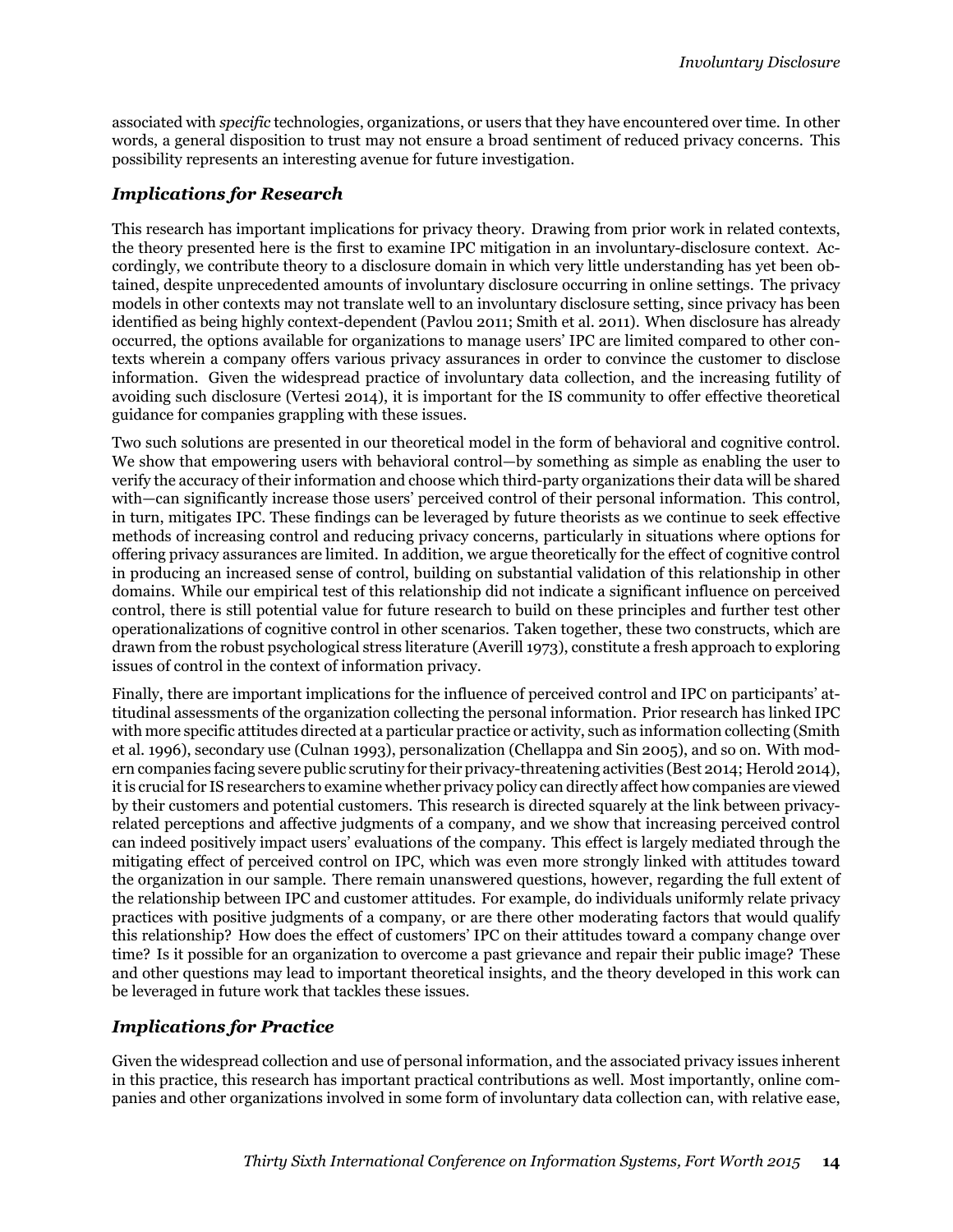implement the behavioral and cognitive control constructs proposed in the model. The manipulations in the experimental design constitute just a few of many potential methods to empower users with perceived control over the data being collected. Practitioners could apply the concepts of behavioral and cognitive control to aid in effectively managing privacy concerns by increasing users' sense of control over their online data.

The practical implications of the theory developed here are not limited to online companies, however. Many governmental organizations (e.g., the Transportation and Security Administration in the United States) are required to gather and evaluate highly sensitive information (e.g., full-body scans in many airports), and are constantly grappling with public opinion regarding the privacy implications of such mandatory disclosures (Ahlers 2013). These organizations gather private information in the interest of national security, and some such disclosure is acceptable to most citizens. Additional mechanisms that would allow these organizations to collect necessary information while managing privacy concerns could prove a valuable strategy. There are several potential practical applications of behavioral control that such an agency could employ. For example, it may be feasible to allow citizens access to verify that their information was recorded correctly. Another strategy would be to allow individuals to choose between a set of equally effective screening technologies, perhaps even with something as simple as choosing the color of ink used when taking fingerprints. All of these would allow individuals to feel that they were "in charge" of a portion of the privacy-threatening experience.

Likewise, we argue theoretically for the efficacy of cognitive control in providing individuals increased control, and this concept is also an excellent candidate for real-world application by government organizations. The main way in which cognitive control could be granted would be various forms of transparency regarding what data is being used, how and why it is being used, and so on. Particularly attractive is the fact that such transparency does not change the amount of data being collected or used, but rather provides individuals an explanation as to why. An interesting possibility would be an online portal through which an individual could easily see which organizations accessed a given piece of information and for what purpose. These and other methods could be used by any organizations that have certain data collection procedures that are effectively mandatory. Such organizations can use the concepts highlighted in this work to more effectively manage individual privacy concerns.

Further, as these companies and government organizations find effective ways of reducing privacy concerns, our findings indicate that this will have a direct impact on public opinion regarding the organization. Most modern organizations are keenly aware of the need to manage public opinion regarding privacy, and focus on gathering data that produce value while respecting their customers. Our findings indicate that giving users control over information collection will have a direct, positive impact on their evaluations of the organization. Enabling users with control also reduces IPC, which can have a profound impact on attitudes about the company, according to our findings. These recommendations constitute practical knowledge that can be applied by many different organizations to their benefit. In an environment where massive data collection is the norm, organizations will continually need effective ways to engage with the public regarding privacy issues.

#### *Limitations and Future Research*

As with any research study, our work has limitations that should be considered when interpreting our results and stated implications. By design, experiments sacrifice realism in favor of experimental control. We took measures to align the experimental privacy invasion with its real-world counterpart, but the participants knew they were participating in a study and may have been freer with their personal information or biased in their privacy-related evaluations than if their privacy had been violated in their everyday lives. Relatedly, our use of relatively young student subjects to study privacy issues may bias our results, given that younger individuals tend to evaluate privacy differently than the general population. While student subject pools tend to be more homogeneous and conducive to experimental research, we acknowledge the lack of generalizability as a limitation. These purposeful methodological choices were made to carefully examine the effects of behavioral and cognitive control, but there remains an opportunity for future research to evaluate these phenomena using field studies, which would grant greater generalizability to the theory.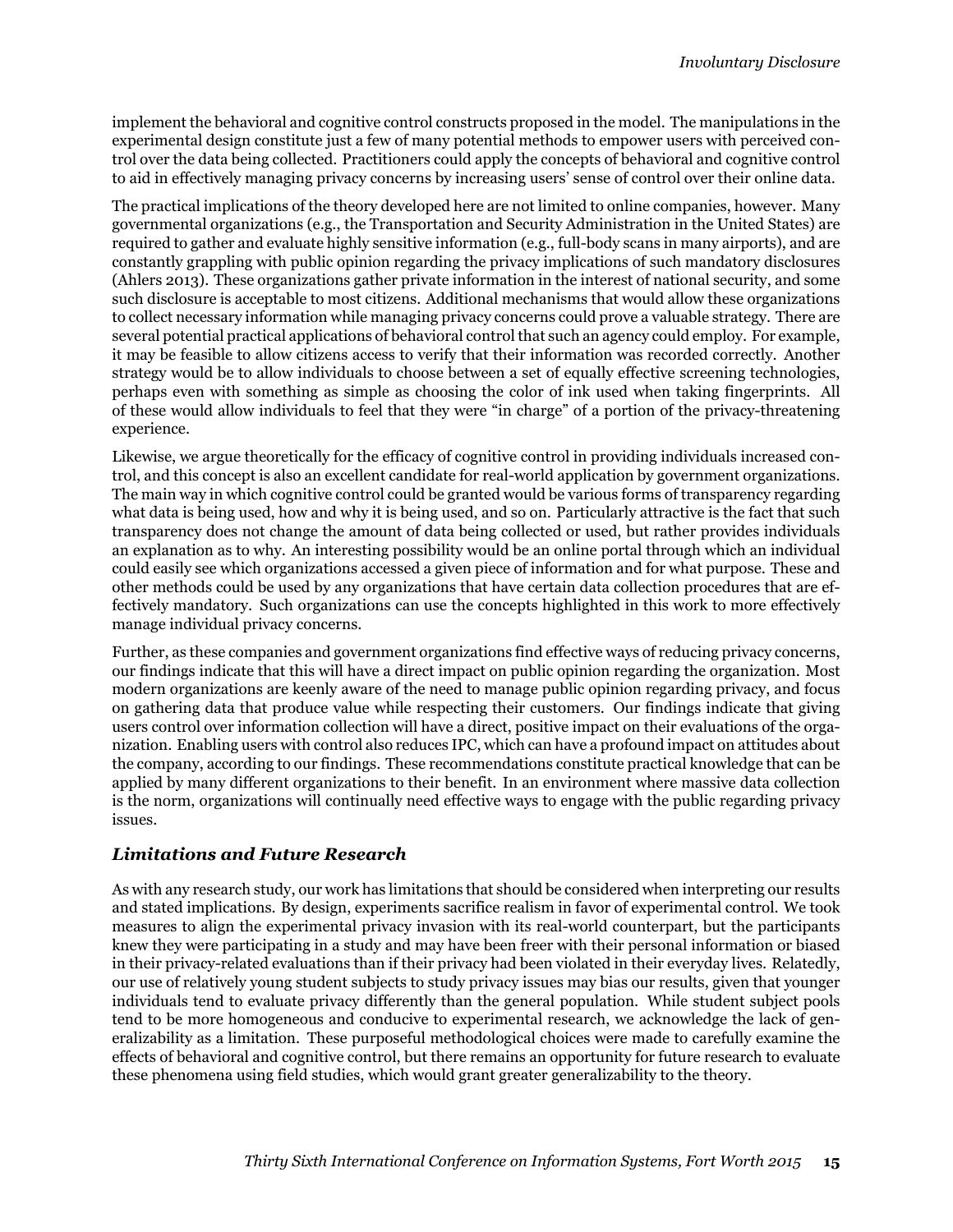# **Conclusion**

Many modern organizations must carefully balance the practice of gathering large amounts of valuable data from individuals with the associated ethical considerations and potential negative public image inherent in breaches of privacy. As it becomes commonplace for many types of information to be collected without individuals' knowledge or consent, managers and researchers alike can benefit from understanding how individuals react to such involuntary disclosures, and how these reactions can impact evaluations of the data-collecting organizations. We have proposed and empirically tested a theoretical model to show how empowering individuals with a feeling of control over their personal information can help mitigate IPC following an invasion of privacy. We draw from the psychological stress literature to establish behavioral and cognitive control as effective mechanisms to increase perceived control, and show that increasing control and reducing IPC can significantly influence individuals' attitudes toward the organization that has committed the privacy invasion. Our theory provides an initial look at managing privacy concerns in an involuntary disclosure context that future research can build on. Furthermore, modern organizations can use the mechanisms identified in our model to build effective strategies for engaging with the public regarding the collection and protection of private information.

# **References**

- Adams, B. 2012. "2012: The Year the World Fell Out of Love with Google," (available online at http://www. stateofdigital.com/2012-the-year-the-world-fell-out-of-love-with-google; accessed Feb. 18, 2015).
- Ahlers, M. M. 2013. "TSA Removes Body Scanners Criticized as Too Revealing," (available online at http: //www.cnn.com/2013/05/29/travel/tsa-backscatter/; accessed Feb. 18, 2015).
- Alge, B. J. 2001. "Effects of Computer Surveillance on Perceptions of Privacy and Procedural Justice," *Journal of Applied Psychology* (86:4), pp. 797–804.
- Altman, I. 1975. *The Environment and Social Behavior: Privacy, Personal Space, Territory, and Crowding,* Monterey, CA: Brooks/Cole Publishing.
- Angst, C. M. and Agarwal, R. 2009. "Adoption of Electronic Health Records in the Presence of Privacy Concerns: The Elaboration Likelihood Model and Individual Persuasion," *MIS Quarterly* (33:2), pp. 339– 370.
- Arcand, M., Nantel, J., Arles Dufour, M., and Vincent, A. 2007. "The Impact of Reading a Web Site's Privacy Statement on Perceived Control over Privacy and Perceived Trust," *Online Information Review* (31:5), pp. 661–681.
- Averill, J. R. 1973. "Personal Control over Aversive Stimuli and its Relationship to stress," *Psychological Bulletin* (80:4), pp. 286–303.
- Bandura, A. 1991. "Social Cognitive Theory of Self-regulation," *Organizational Behavior and Human Decision Processes* (50:2), pp. 248–287.
- Bansal, G., Zahedi, F., and Gefen, D. 2010. "The Impact of Personal Dispositions on Information Sensitivity, Privacy Concern and Trust in Disclosing Health Information Online," *Decision Support Systems* (49:2), pp. 138–150.
- Bélanger, F., Hiller, J. S., and Smith, W. J. 2002. "Trustworthiness in Electronic Commerce: The Role of Privacy, Security, and Site Attributes," *Journal of Strategic Information Systems* (11:3-4), pp. 245–270.
- Best, J. 2014. "Google, Facebook, Twitter Face Lawsuit over 'Illegible, Incomprehensible' Privacy Policies," (available online at http : / / www. zdnet. com / google - facebook - twitter - face - lawsuit - over - illegible incomprehensible-privacy-policies-7000027780/; accessed Feb. 18, 2015).
- Brown, T. A. 2006. *Confirmatory Factor Analysis for Applied research,* New York: Guilford Press.
- Brown, T. J. and Dacin, P. A. 1997. "The Company and the Product: Corporate Associations and Consumer Product Responses," *Journal of Marketing* (61:1), pp. 68–84.
- Burkert, H. 1997. "Privacy-enhancing Technologies: Typology, Critique, Vision," in *Technology and privacy,* MIT Press, pp. 125–142.
- Burst Media 2009. "Online Privacy Still A Consumer Concern," (available online at http://www.burstmedia. com/pdf/2009\_02\_01.pdf; accessed Feb. 18, 2015).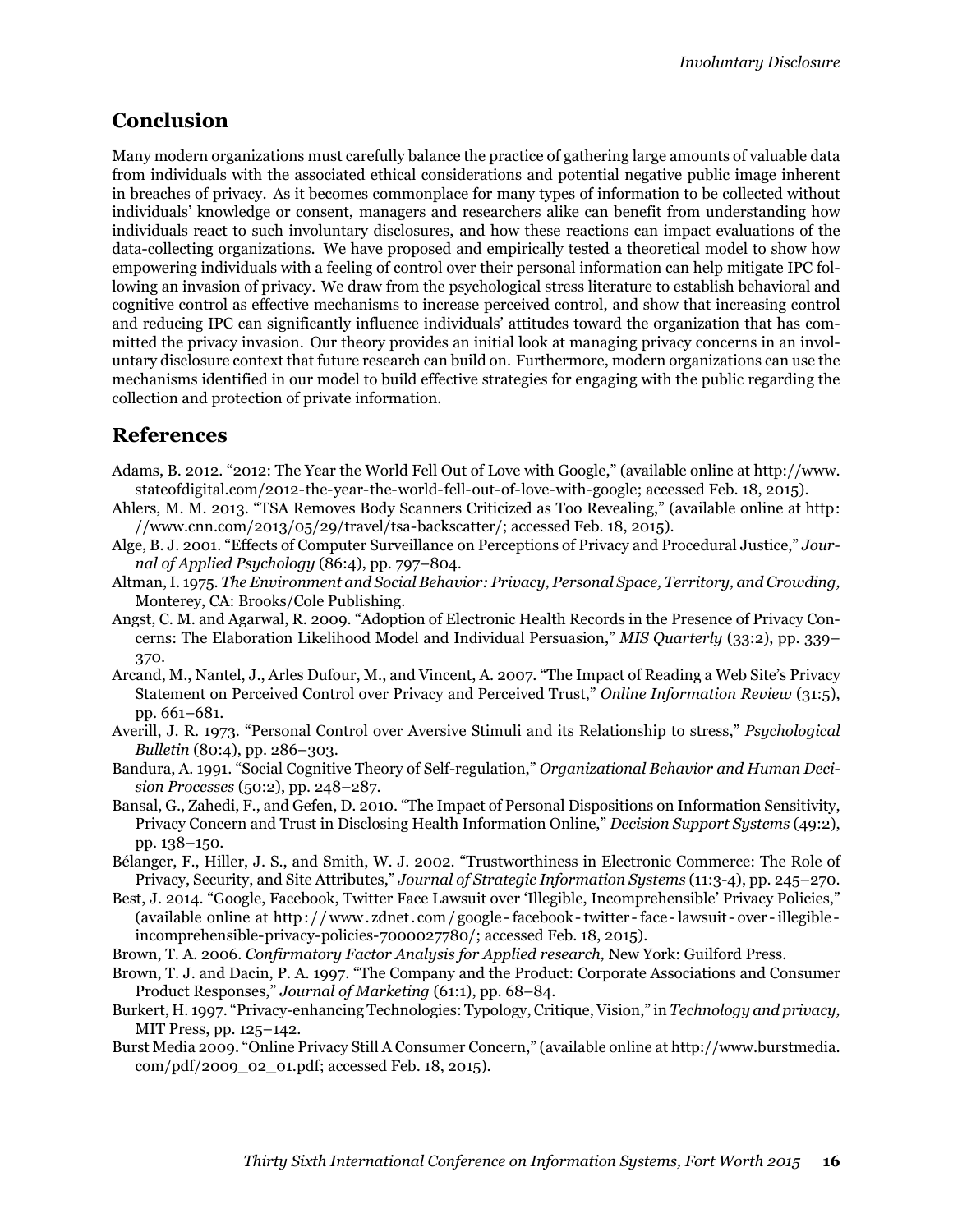- Carlsson, K., Andersson, J., Petrovic, P., Petersson, K. M., Öhman, A., and Ingvar, M. 2006. "Predictability Modulates the Affective and Sensory-discriminative Neural Processing of Pain," *Neuroimage* (32:4), pp. 1804–1814.
- Chellappa, R. K. and Sin, R. G. 2005. "Personalization Versus Privacy: An Empirical Examination of the Online Consumer's Dilemma," *Information Technology & Management* (6:2-3), pp. 181–202.
- Chen, K. and Rea Jr, A. L. 2004. "Protecting Personal Information Online: A Survey of User Privacy Concerns and Control Techniques," *Journal of Computer Information Systems* (44:4), pp. 85–92.
- Colquitt, J. A., Scott, B. A., and LePine, J. A. 2007. "Trust, Trustworthiness, and Trust Propensity: A Metaanalytic Test of Their Unique Relationships with Risk Taking and Job Performance," *Journal of Applied Psychology* (92:4), pp. 909–927.
- Cranor, L. F., Guduru, P., and Arjula, M. 2006. "User Interfaces for Privacy Agents," *ACM Transactions on Computer-Human Interaction* (13:2), pp. 135–178.
- Culnan, M. J. 1993. ""How Did They Get My Name?": An Exploratory Investigation of Consumer Attitudes toward Secondary Information Use," *MIS Quarterly* (17:3), pp. 341–363.
- Culnan, M. J. and Armstrong, P. K. 1999. "Information Privacy Concerns, Procedural Fairness, and Impersonal Trust: An Empirical Investigation," *Organization Science* (10:1), pp. 104–115.
- Culnan, M. J. and Bies, R. J. 2003. "Consumer Privacy: Balancing Economic and Justice Considerations," *Journal of Social Issues* (59:2), pp. 323–342.
- Dennis, A. R. and Valacich, J. S. 2001. "Conducting Experimental Research in Information Systems," *Communications of the AIS* (7).
- Dinev, T., Bellotto, M., Hart, P., Russo, V., Serra, I., and Colautti, C. 2006. "Privacy Calculus Model in e-Commerce: A Study of Italy and the United States," *European Journal of Information Systems* (15:4), pp. 389–402.
- Dinev, T. and Hart, P. 2004. "Internet Privacy Concerns and Their Antecedents: Measurement Validity and a Regression Model," *Behaviour & Information Technology* (23:6), pp. 413–423.
- Dinev, T. and Hart, P. 2006. "An Extended Privacy Calculus Model for e-Commerce Transactions," *Information Systems Research* (17:1), pp. 61–80.
- Dinev, T., Hart, P., and Mullen, M. R. 2008. "Internet Privacy Concerns and Beliefs about Government Surveillance: An Empirical Investigation," *The Journal of Strategic Information Systems* (17:3), pp. 214– 233.
- Dzewaltowski, D. A., Noble, J. M., and Shaw, J. M. 1990. "Physical Activity Participation: Social Cognitive Theory Versus the Theories of Reasoned Action and Planned Behavior," *Journal of Sport & Exercise Psychology* (12:4), pp. 388–405.
- Endler, N. S., Speer, R. L., Johnson, J. M., and Flett, G. L. 2001. "General Self-efficacy and Control in Relation to Anxiety and Cognitive Performance," *Current Psychology* (20:1), pp. 36–52.
- Faranda, W. T. 2001. "A Scale to Measure the Cognitive Control Form of Perceived Control: Construction and Preliminary Assessment," *Psychology & Marketing* (18:12), pp. 1259–1281.
- Fila, M. J., Paik, L. S., Griffeth, R. W., and Allen, D. 2014. "Disaggregating Job Satisfaction: Effects of Perceived Demands, Control, and Support," *Journal of Business and Psychology* (29:4), pp. 639–649.
- Fornell, C. and Larcker, D. F. 1981. "Evaluating Structural Equation Models with Unobservable Variables and Measurement Error," *Journal of Marketing Research* (18:1), pp. 39–50.
- Forrest, C. 2015. TechRepublic (ed.). 2015. (Available online at http : / / www. techrepublic. com / article / windows-10-violates-your-privacy-by-default-heres-how-you-can-protect-yourself/; ).
- Ganster, D. C. 1989. "Worker Control and Well-being: A Review of Research in the Workplace," *Job Control and Worker Health* (3:23), pp. 213–229.
- George, G., Haas, M. R., and Pentland, A. 2014. "Big Data and Management," *Academy of Management Journal* (57:2), pp. 321–326.
- Giles, M. 2010. "A World of Connections: A Special Report on Social Networking," (available online at http: //www.economist.com/node/15351002; accessed Feb. 18, 2015).
- Goodwin, C. 1991. "Privacy: Recognition of a Consumer Right," *Journal of Public Policy & Marketing* (10:1), pp. 149–166.
- Hair, J., Black, W., Babin, B., and Anderson, R. 2010. *Multivariate Data Analysis,* Englewood Cliffs, NJ: Prentice-Hall.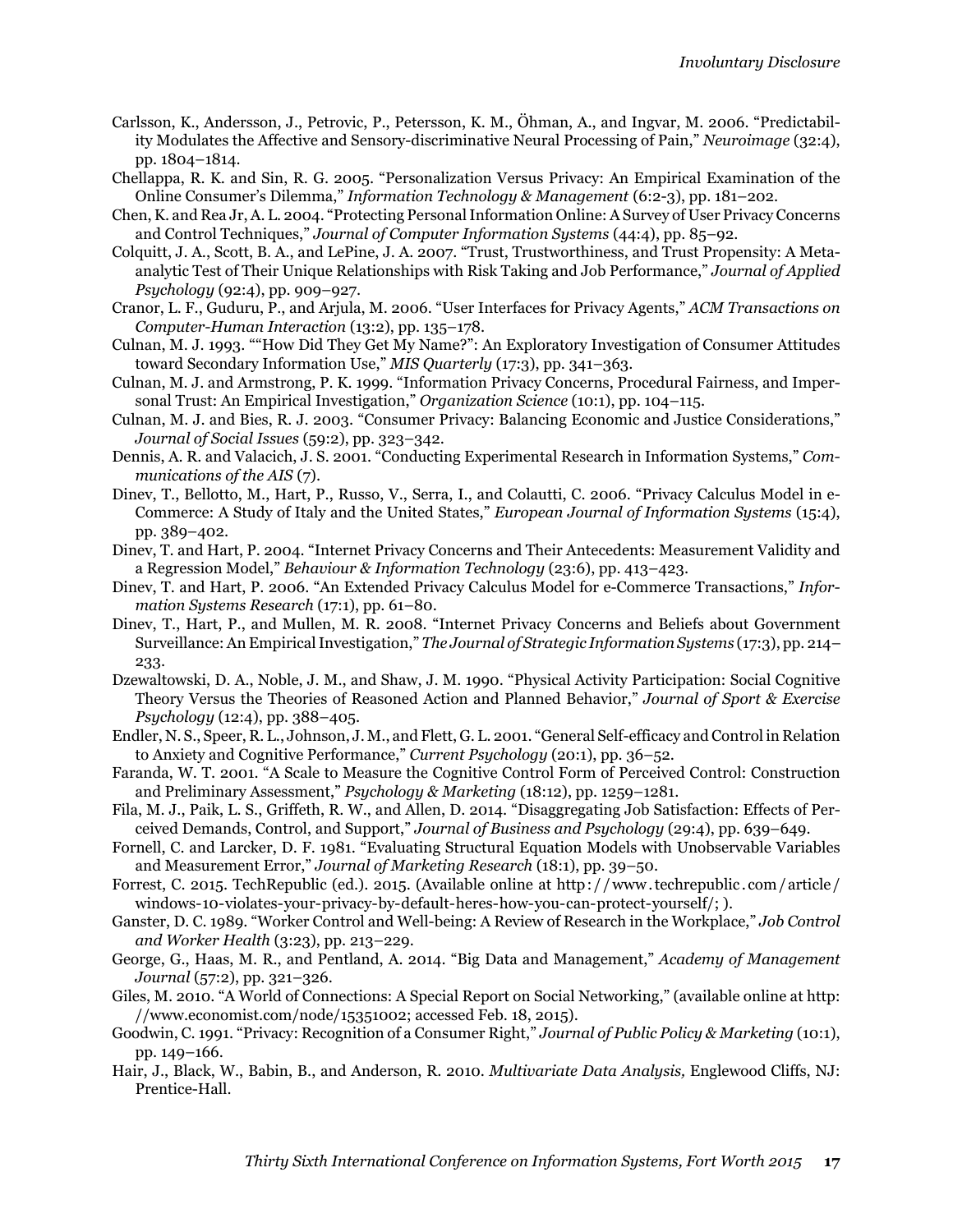Herold, B. 2014. "Google Under Fire for Data-Mining Student Email Messages," *Education Week* (33), pp. 22–23.

Hoadley, C. M., Xu, H., Lee, J. J., and Rosson, M. B. 2009. "Privacy as Information Access and Illusory Control: The Case of the Facebook News Feed Privacy Outcry," *Electronic Commerce Research and Applications* (9:1), pp. 1–11.

- Hockey, G. R. J. and Earle, F. 2006. "Control Over the Scheduling of Simulated Office Work Reduces the Impact of Workload on Mental Fatigue and Task Performance," *Journal of Experimental Psychology: Applied* (12:1), pp. 50–65.
- Hong, W. and Thong, J. 2013. "Internet Privacy Concerns: An Integrated Conceptualization and Four Empirical Studies," *MIS Quarterly* (37:1), pp. 275–298.
- Jarvenpaa, S. L., Knoll, K., and Leidner, D. E. 1998. "Is Anybody Out There? Antecedents of Trust in Global Virtual Teams," *Journal of Management Information Systems* (14:4), pp. 29–64.
- Johnson, B. 2010. "Privacy No Longer a Social Norm, says Facebook Founder," (available online at http : //www.theguardian.com/technology/2010/jan/11/facebook-privacy; accessed Feb. 18, 2015).
- Jones, S. 2009. "Generations Online in 2009," (available online at http://www.pewinternet.org/files/oldmedia/Files/Reports/2009/PIP\_Generations\_2009.pdf; accessed Feb. 18, 2015).
- Keith, M. J., Thompson, S. C., Hale, J., Lowry, P. B., and Greer, C. 2013. "Information Disclosure on Mobile Devices: Re-examining Privacy Calculus with Actual User Behavior," *International Journal of Human-Computer Studies* (71:12), pp. 1163–1173.
- Kock, N. 2010. *WarpPLS 1.0 User Manual*. Tech. rep. Laredo, Texas, USA.
- Langer, E. J., Janis, I. L., and Wolfer, J. A. 1975. "Reduction of Psychological Stress in Surgical Patients," *Journal of Experimental Social Psychology* (11:2), pp. 155–165.
- Laufer, R. S. and Wolfe, M. 1977. "Privacy as a Concept and a Social Issue: A Multidimensional Developmental Theory," *Journal of social Issues* (33:3), pp. 22–42.
- Li, H., Sarathy, R., and Xu, H. 2010. "Understanding Situational Online Information Disclosure as a Privacy Calculus," *The Journal of Computer Information Systems* (51:1), pp. 62–71.
- Li, Y. 2011. "Empirical Studies on Online Information Privacy Concerns: Literature Review and an Integrative Framework," *Communications of the AIS* (28), pp. 453–496.
- Li, Y. 2014a. "A Multi-level Model of Individual Information Privacy Beliefs," *Electronic Commerce Research and Applications* (13:1), pp. 32–44.
- Li, Y. 2014b. "The Impact of Disposition to Privacy, Website Reputation and Website Familiarity on Information Privacy Concerns," *Decision Support Systems* (57), pp. 343–354.
- Lu, Y., Tan, B., and Hui, K.-L. 2004. "Inducing Customers to Disclose Personal Information to Internet Businesses with Social Adjustment Benefits," in *Proceedings of the 25th International Conference on Information Systems,* Washington, DC, pp. 272–281.
- Malhotra, N. K., Kim, S. S., and Agarwal, J. 2004. "Internet Users' Information Privacy Concerns (IUIPC): The Construct, the Scale, and a Causal Model," *Information Systems Research* (15:4), pp. 336–355.
- Margulis, S. T. 2003a. "On the Status and Contribution of Westin's and Altman's Theories of Privacy," *Journal of Social Issues* (59:2), pp. 411–429.
- Margulis, S. T. 2003b. "Privacy as a Social Issue and Behavioral Concept," *Journal of Social Issues* (59:2), pp. 243–261.
- Martin, D., Wu, H., and Alsaid, A. 2003. "Hidden Surveillance by Web sites: Web Bugs in Contemporary Use," *Communications of the ACM* (46:12), pp. 258–264.
- Mayer, R. C., Davis, J. H., and Schoorman, F. D. 1995. "An Integrative Model of Organizational Trust," *Academy of Management Review* (20:3), pp. 709–734.
- McKinsey Global Institute 2011. "Big Data: The Next Frontier for Innovation, Competition, and Productivity," (available online at http ://www.mckinsey.com/insights/business\_ technology/big\_data\_ the\_ next frontier for innovation; accessed Feb. 18, 2015).
- McKnight, D. H., Cummings, L. L., and Chervany, N. L. 1998. "Initial Trust Formation in New Organizational Relationships," *Academy of Management Review* (23:3), pp. 473–490.
- Metzger, M. J. 2004. "Privacy, Trust, and Disclosure: Exploring Barriers to Electronic Commerce," *Journal of Computer-Mediated Communication* (9:4).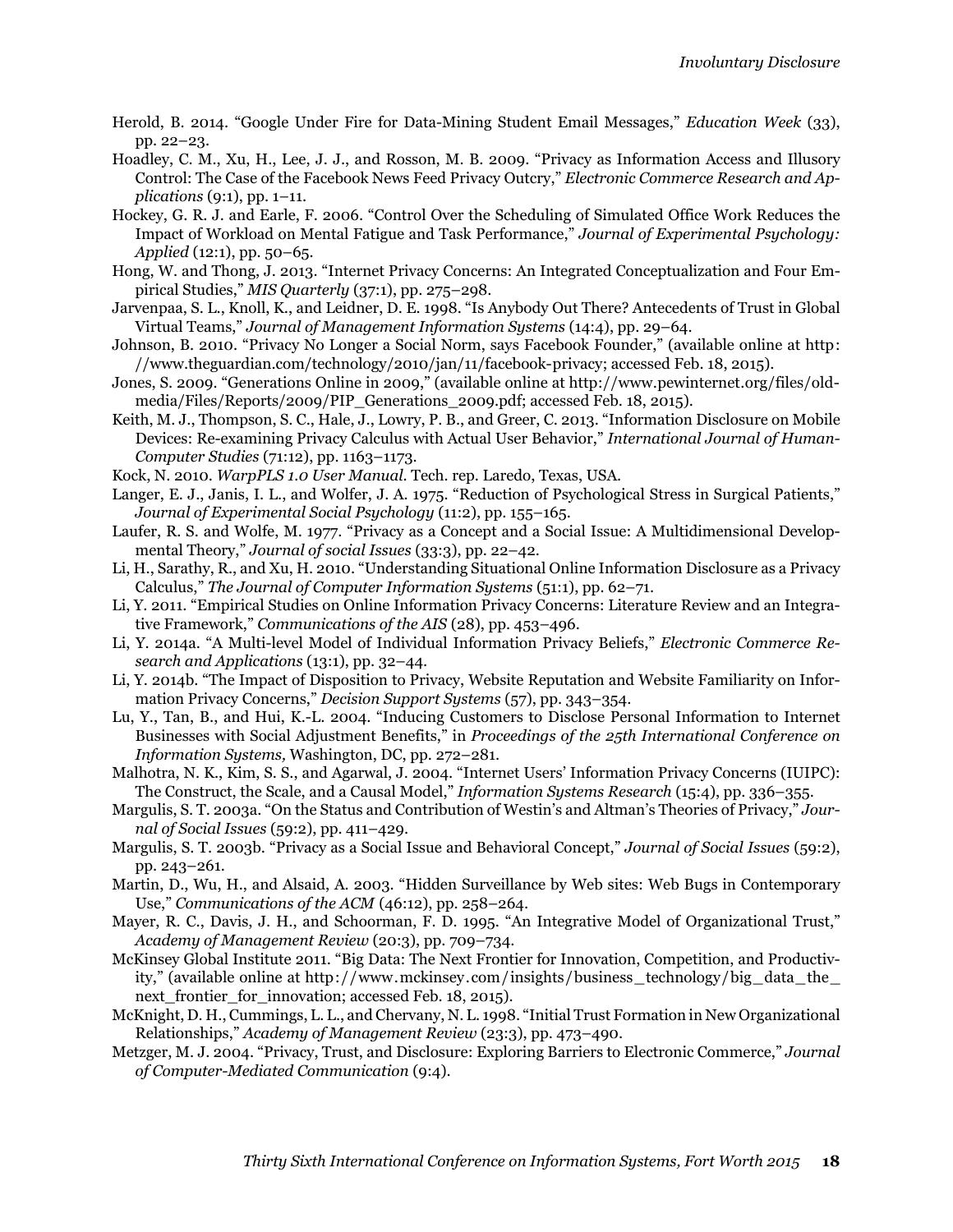- Milne, G. R. and Rohm, A. J. 2000. "Consumer Privacy and Name Removal across Direct Marketing Channels: Exploring Opt-in and Opt-out Alternatives," *Journal of Public Policy & Marketing* (19:2), pp. 238– 249.
- Milne, G. R., Rohm, A. J., and Bahl, S. 2004. "Consumers' Protection of Online Privacy and Identity," *Journal of Consumer Affairs* (38:2), pp. 217–232.
- Miyazaki, A. D. 2012. "Online Privacy and the Disclosure of Cookie Use: Effects on Consumer Trust and Anticipated Patronage," *Journal of Public Policy & Marketing* (27:1), pp. 19–33.
- Morton, A. "Measuring Inherent Privacy Concern and Desire for Privacy: A Pilot Survey Study of an Instrument to Measure Dispositional Privacy Concern," in *2013 International Conference on Social Computing (SocialCom),* IEEE, pp. 468–477.
- Müller, M. J. 2011. "Will It Hurt Less If I Believe I Can Control It? Influence of Actual and Perceived Control on Perceived Pain Intensity in Healthy Male Individuals: A Randomized Controlled Study," *Journal of Behavioral Medicine* (35:5), pp. 529–537.
- Namasivayam, K. 2004. "Action Control, Proxy Control, and Consumers' Evaluations of the Service Exchange," *Psychology & Marketing* (21:6), pp. 463–480.
- Norberg, P. A. 2007. "The Privacy Paradox: Personal Information Disclosure Intentions Versus Behaviors," *Journal of Consumer Affairs* (41:1), pp. 100–126.
- Nunnally, J. C. and Bernstein, I. H. 1994. *Psychometric Theory,* New York: McGraw-Hill.
- Patil, S. and Kobsa, A. 2005. *Uncovering Privacy Attitudes and Practices in Instant Messaging,* New York: ACM.
- Pavlou, P. A. 2011. "State of the Information Privacy Literature: Where Are We Now and Where Should We Go?," *MIS Quarterly* (35:4), pp. 977–988.
- Pavlou, P. A., Liang, H., and Xue, Y. 2007. "Understanding and Mitigating Uncertainty in Online Exchange Relationships: A Principal-agent Perspective," *MIS Quarterly* (31:1), pp. 105–136.
- Phelps, J. E., D'Souza, G., and Nowak, G. J. 2001. "Antecedents and Consequences of Consumer Privacy Concerns: An Empirical Investigation," *Journal of Interactive Marketing* (15:4), pp. 2–17.
- Podsakoff, P. M., MacKenzie, S. B., Lee, J. Y., and Podsakoff, N. P. 2003. "Common Method Biases in Behavioral Research: A Critical Review of the Literature and Recommended Remedies," *Journal of Applied Psychology* (88:5), pp. 879–903.
- R Core Team 2014. *R: A Language and Environment for Statistical Computing*. R Foundation for Statistical Computing.
- Rensel, A. D., Abbas, J. M., and Rao, H. R. 2006. "Private Transactions in Public Places: An Exploration of the Impact of the Computer Environment on Public Transactional Web Site Use," *Journal of the Association for Information Systems* (7:1), pp. 19–51.
- Richards, R. J. 2012. "A Study of the Intent to Fully Utilize Electronic Personal Health Records in the Context of Privacy and Trust," PhD thesis, pp. 1–231.
- Rosseel, Y. 2012. "lavaan: An R Package for Structural Equation Modeling," *Journal of Statistical Software*  $(48:2)$ , pp. 1–36.
- Rotter, J. B. 1971. "Generalized Expectancies for Interpersonal Trust,"*American Psychologist* (26:5), pp. 443– 452.
- Salomons, T. V., Johnstone, T., Backonja, M.-M., and Davidson, R. J. 2004. "Perceived Controllability Modulates the Neural Response to Pain," *The Journal of Neuroscience* (24:32), pp. 7199–7203.
- Sheehan, K. B. 1999. "An Investigation of Gender Differences in On-line Privacy Concerns and Resultant Behaviors," *Journal of Interactive Marketing* (13:4), pp. 24–38.
- Sheehan, K. B. 2005. "In Poor Health: An Assessment of Privacy Policies at Direct-to-consumer Web Sites," *Journal of Public Policy & Marketing* (24:2), pp. 273–283.
- Sheehan, K. B. and Hoy, M. G. 2000. "Dimensions of Privacy Concern among Online Consumers," *Journal of Public Policy & Marketing* (19:1), pp. 62–73.
- Skinner, E. A. 1996. "A Guide to Constructs of Control," *Journal of Personality and Social Psychology* (71:3), pp. 549–570.
- Smith, H. J., Dinev, T., and Xu, H. 2011. "Information Privacy Research: An Interdisciplinary Review," *MIS Quarterly* (35:4), pp. 989–1016.
- Smith, H. J., Milberg, S. J., and Burke, S. J. 1996. "Information Privacy: Measuring Individuals' Concerns about Organizational Practices," *MIS Quarterly* (20:2), pp. 167–196.